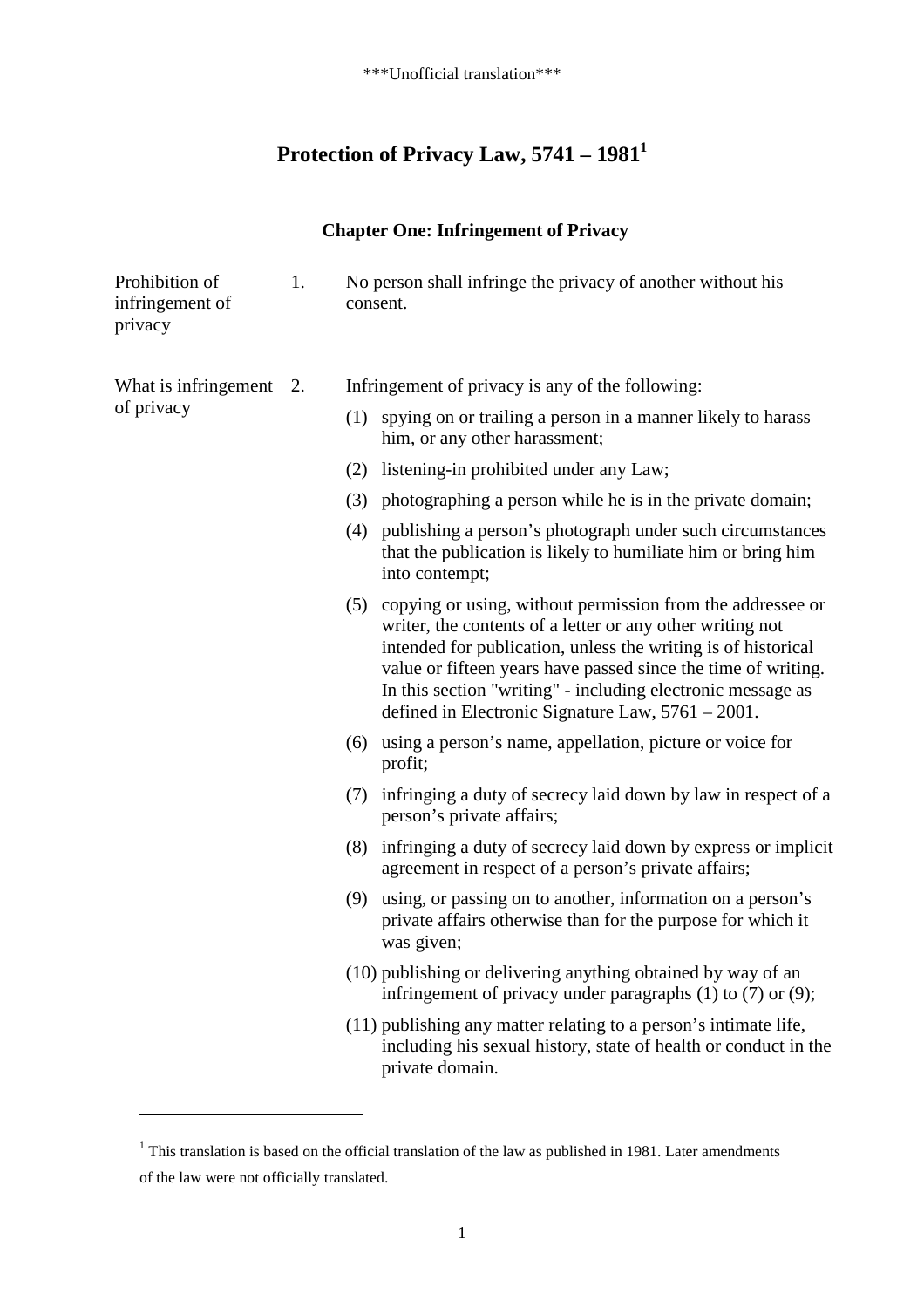| Definition of terms                      | 3. | In this Law -                                                                                                                                                                               |
|------------------------------------------|----|---------------------------------------------------------------------------------------------------------------------------------------------------------------------------------------------|
|                                          |    | "person", for the purposes of sections $2, 7, 13, 14, 17B, 17C$ ,<br>17F, 17G, 23A, 23B and 25, does not include a body corporate;                                                          |
|                                          |    | "consent" means informed, express or implied consent;                                                                                                                                       |
|                                          |    | "possessor, for the purpose of a database" means a person who<br>has a database in his possession permanently and is permitted to<br>use it;                                                |
|                                          |    | "publication" has the same meaning as in section 2 of the<br>Prohibition of Defamation Law, 5725-1965;                                                                                      |
|                                          |    | "photography" includes filming;                                                                                                                                                             |
|                                          |    | "use" includes disclosure, transfer and delivery.                                                                                                                                           |
|                                          |    |                                                                                                                                                                                             |
| Infringement of<br>privacy a civil wrong | 4. | An infringement of privacy is a civil wrong, and the provisions<br>of the Civil Wrongs Ordinance (New Version) shall apply to it<br>subject to the provisions of this Law.                  |
| Infringement of<br>privacy an offense    | 5. | A person who willfully infringes the privacy of another in any of<br>the ways stated in sections $2(1)$ , (3) to (7) and (9) to (11) is liable<br>to imprisonment for a term of five years. |
| Trifling act                             | 6. | No right to bring a civil or criminal action under this Law shall<br>accrue though an infringement of no real significance.                                                                 |

# **Chapter Two: Protection of Privacy in Database**

| Definitions<br>7. |  | In this chapter $-$                                                                                                                                                                                                          |  |  |
|-------------------|--|------------------------------------------------------------------------------------------------------------------------------------------------------------------------------------------------------------------------------|--|--|
|                   |  | "information security" means protection of the integrity of the<br>information, or protection of the information from being<br>exposed, used or copied, without lawful permission;                                           |  |  |
|                   |  | "database" means a collection of data, kept by a magnetic or<br>optic means and intended for computer processing, except –                                                                                                   |  |  |
|                   |  | (1) a collection for personal use that is not for business<br>purposes; or                                                                                                                                                   |  |  |
|                   |  | (2) a collection that includes only the name, address and<br>method of communication, which in itself does not<br>produce a characterization which infringes the privacy<br>of the persons whose names are included therein, |  |  |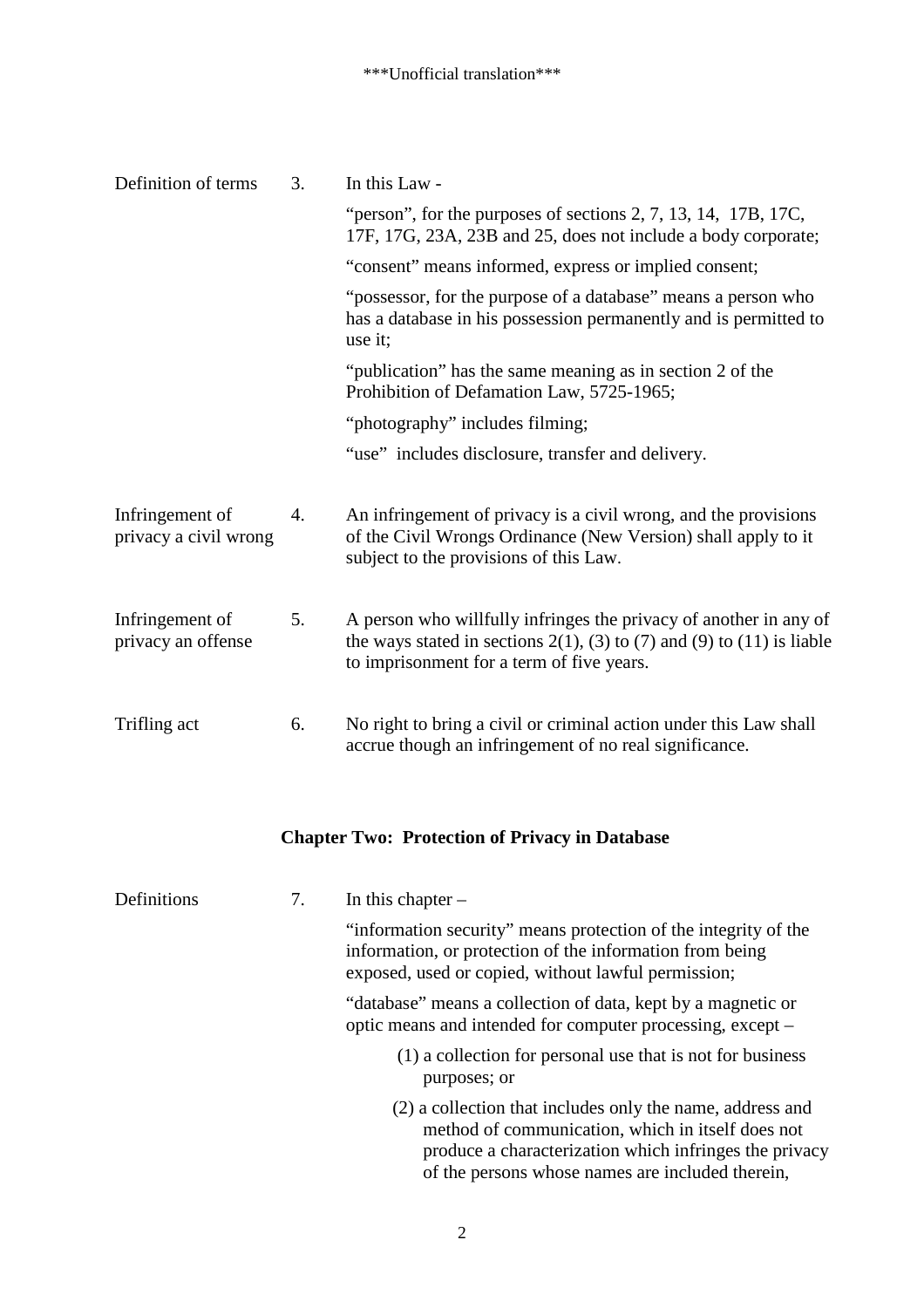provided that the owner of the collection or the body corporate under his control does not have another collection;

"information" means data on the personality, personal status, intimate affairs, state of health, economic position, vocational qualifications, opinions and beliefs of a person;

"sensitive information" means -

- (1) data on the personality, intimate affairs, state of health, economic position, opinions and beliefs of a person;
- (2) information that the Minister of Justice determined by order, with the approval of the Constitution, Law and Justice Committee of the Knesset, is sensitive information;

"manager of database" means an active manager of a body that owns or possesses a database or a person whom the aforesaid manager authorized for this purpose;

"Registrar" means a person who has the qualifications to be appointed judge of a Magistrate's Court, and was appointed by the Government, by notice in *Reshumot*, to keep a "Register of Databases" (hereinafter referred to as "the Register") as prescribed in section 12;

"information integrity" means the data in the database is identical to the source from which it was drawn, not having been changed, delivered or destroyed without lawful permission.

#### **Part One: Databases**

Registration and use of database

- 8. (a) No person shall manage or possess a database that requires registration pursuant to this section, unless one of the following has occurred:
	- (1) the database has been registered in the Register;
	- (2) an application has been made to register the database and the provisions of section 10(B1) have been met;
	- (3) the database requires registration pursuant to subsection (e) and the Registrar's order permitted management and possession of the database until the time of its registration.
	- (b) A person shall not use information in a database that requires registration under this section except for the purpose for which the database was established.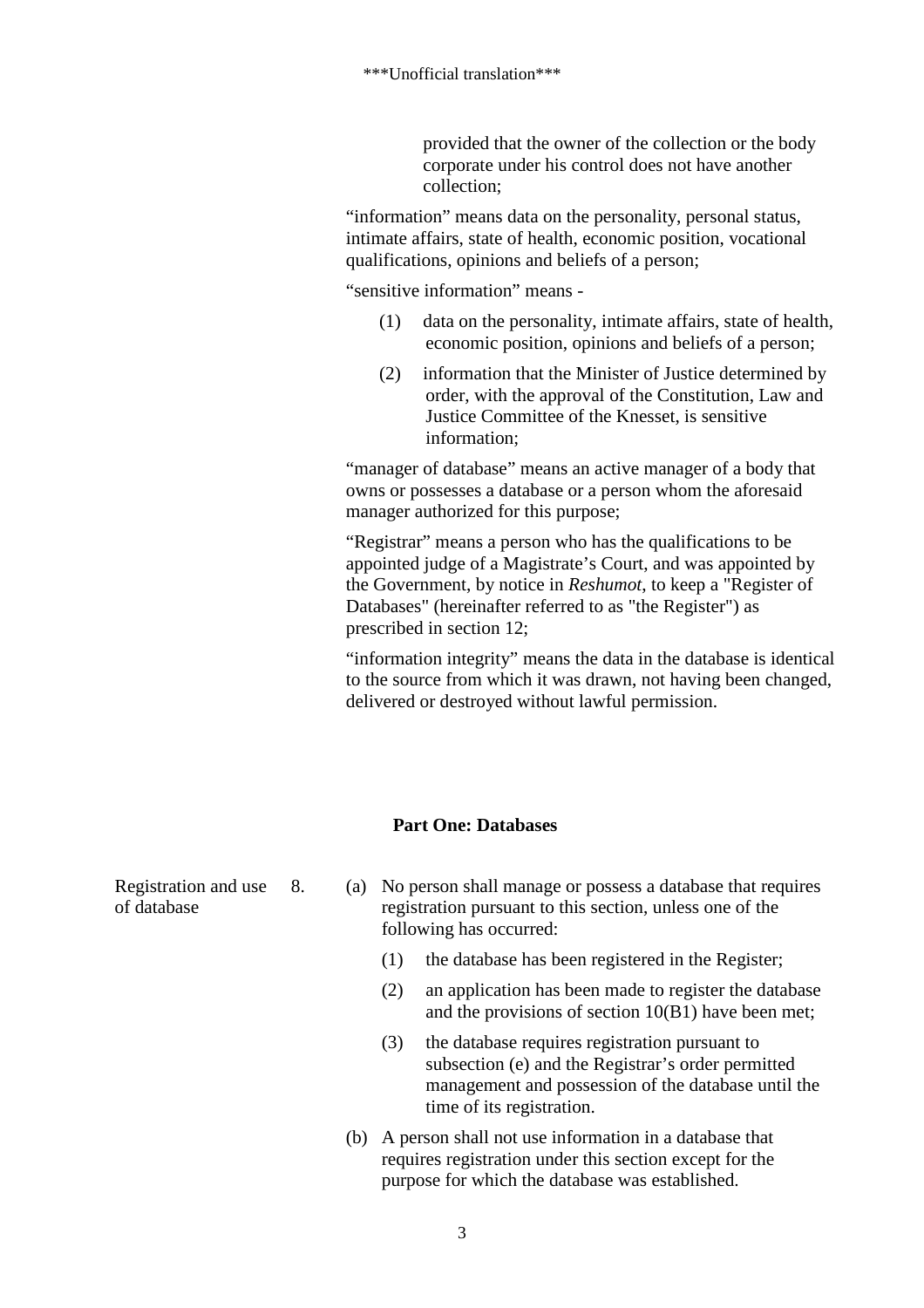|                                 |    | (c) | A database owner is obligated to register his database in the<br>Registry, and he shall register the database if one of the<br>following applies:                                                                                                                                                                                                                             |
|---------------------------------|----|-----|-------------------------------------------------------------------------------------------------------------------------------------------------------------------------------------------------------------------------------------------------------------------------------------------------------------------------------------------------------------------------------|
|                                 |    |     | $(1)$ the database contains information on more than 10,000<br>persons;                                                                                                                                                                                                                                                                                                       |
|                                 |    |     | (2) the database contains sensitive information;                                                                                                                                                                                                                                                                                                                              |
|                                 |    |     | (3) the database includes information on persons, and the<br>information was not delivered to this database by<br>them, on their behalf or with their consent to this<br>database;                                                                                                                                                                                            |
|                                 |    |     | (4) the database belongs to a public body as defined in<br>section 23;                                                                                                                                                                                                                                                                                                        |
|                                 |    |     | (5) the database is used for direct-mailing services as<br>referred to in section 17C.                                                                                                                                                                                                                                                                                        |
|                                 |    | (d) | The provisions of subsection (c) shall not apply to a<br>database that only contains information that was made<br>public pursuant to lawful authority or was made available<br>for public inspection pursuant to lawful authority;                                                                                                                                            |
|                                 |    | (e) | The Registrar may, for special reasons that shall be<br>recorded, order the registration of a database that is exempt<br>from registration pursuant to subsections (c) and (d); the<br>said order, in which the Registrar shall set forth instructions<br>as to managing and possessing the database until its<br>registration, shall be served to the owner of the database. |
| Application for<br>registration | 9. | (a) | An application for registration of a database shall be<br>submitted to the Registrar.                                                                                                                                                                                                                                                                                         |
|                                 |    | (b) | An application for registration shall state –                                                                                                                                                                                                                                                                                                                                 |
|                                 |    |     | (1) the names of the owner of the database, the possessor of<br>the database and the manager of the database, and their<br>addresses in Israel:                                                                                                                                                                                                                               |
|                                 |    |     | (2) the purposes for which the database was established and<br>the purposes for which the information is intended;                                                                                                                                                                                                                                                            |
|                                 |    |     | (3) the kinds of information that will be included in the<br>database;                                                                                                                                                                                                                                                                                                        |
|                                 |    |     | (4) particulars on the transfer of information abroad;                                                                                                                                                                                                                                                                                                                        |
|                                 |    |     | (5) particulars on receiving information, on a permanent<br>basis, from a public body as defined in section 23, the<br>name of the public body delivering the information and<br>the nature of the information delivered, except for                                                                                                                                          |

particulars that are delivered with the consent of the

persons as to whom the information relates.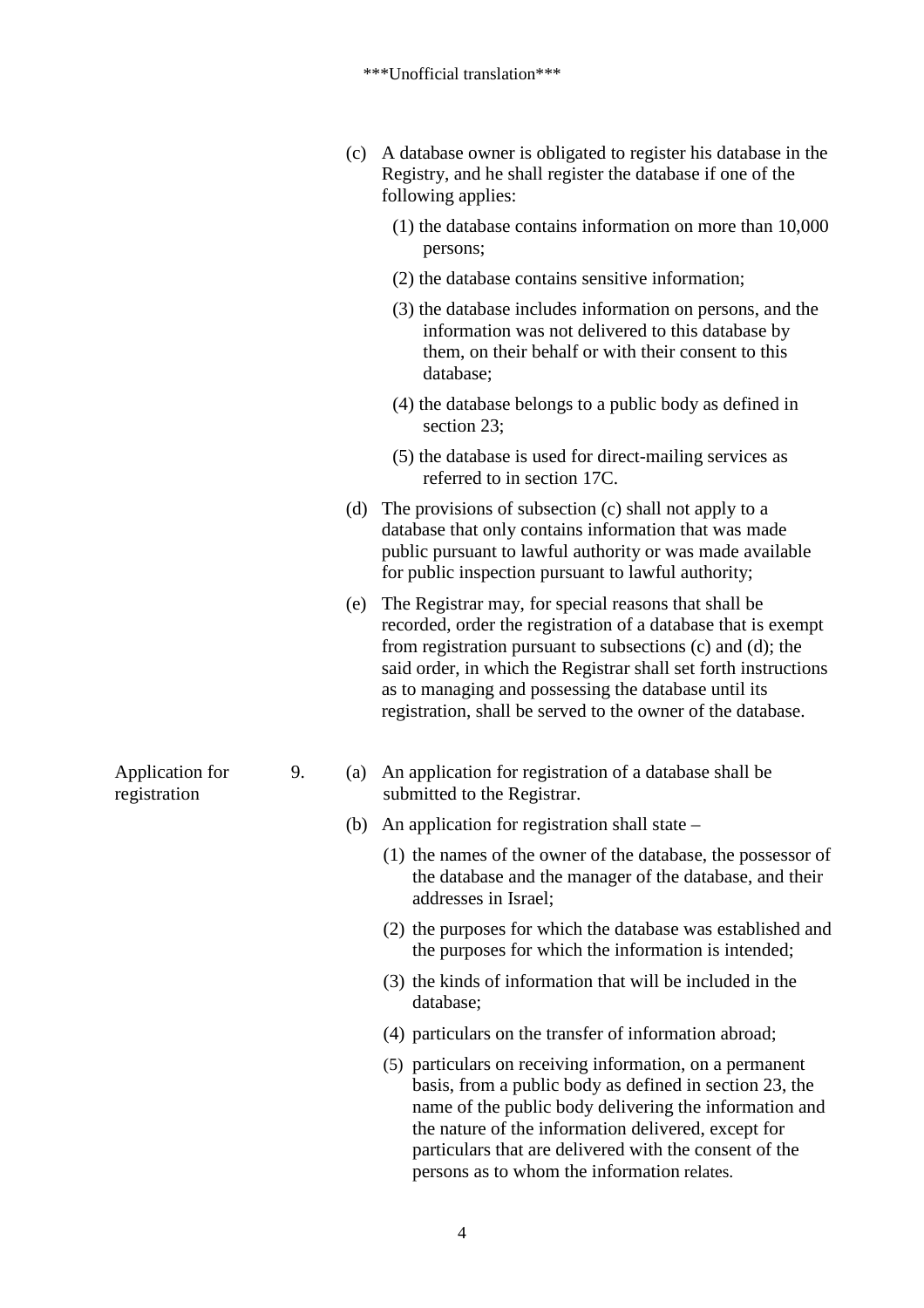- (c) The Minister of Justice may prescribe by regulations further particulars to be stated in the application for registration.
- (d) The owner or possessor of a database shall notify the Registrar of every change in any of the particulars specified in subsection (b) or in subsection (c) and of the discontinuance of the operation of the database.
- Powers of Registrar 10. (a) Where an application for registration of a database is submitted –
	- (1) The Registrar shall register it in the register it, within 90 days from the day the application was submitted to him, unless he sees reasonable cause for believing that the database serves or is liable to serve illegal activities or as a cover for them, or that the information included within it was received, accumulated or collected in violation of this Law or in violation of the provisions of any law;
	- (2) The Registrar may, if he is of the opinion doing so is appropriate for the actual operation of the database, record a different purpose than the one set forth in the application, record a number of purposes for the database, or order the submission of a number of applications under the application that was submitted;
	- (3) The Registrar shall not refuse to register the database pursuant to paragraph (1) and shall not exercise his powers pursuant to paragraph (2) unless he has given the applicant an opportunity to be heard.
	- (b) Repealed.
	- (b1) Where the Registrar does not register the database within 90 days from the day the application was submitted to him, and does not notify the applicant of his refusal to register or of delay of the registration for special reasons that he shall record in his notice, the applicant may manage or possess the database although it is not registered.
	- (b2) Where the Registrar notifies the applicant of his refusal to register the database or of delaying the registration as stated in subsection (b1), the applicant shall not be allowed to manage or possess the database, unless the court rules otherwise.
	- (b3) The Registrar shall delete the registration of a database from the Register if the owner of the database notifies him that the information in the database has been destroyed and verified the notice by affidavit; where a person other than the owner possesses the database, the notice shall also be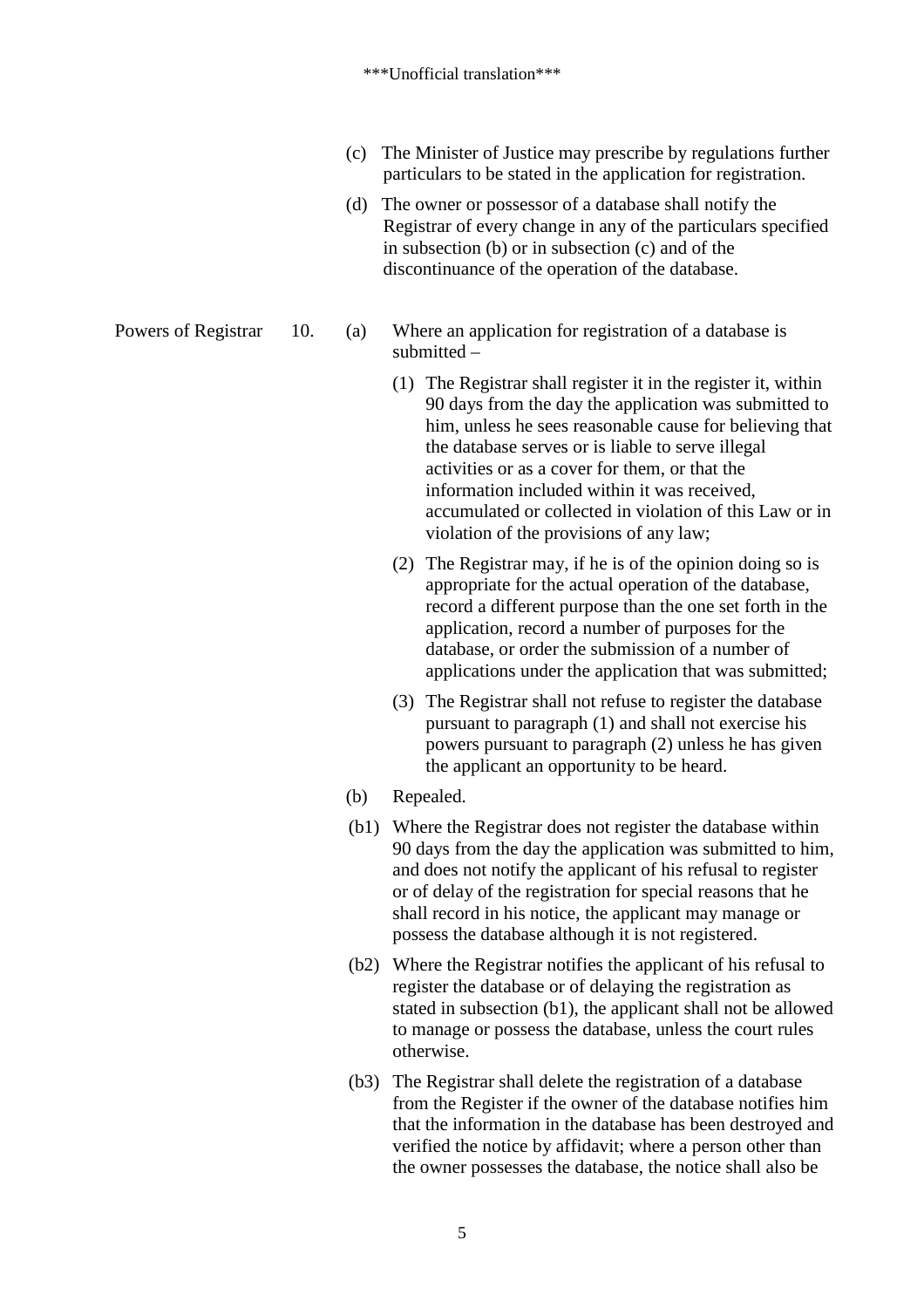verified by affidavit of the possessor.

- (c) The Registrar shall supervise compliance with the provisions of this Law and the regulations thereunder.
- (d) The Minister of Justice, with the approval of the Constitution, Law and Justice Committee of the Knesset, shall establish by order, a supervisory unit that will supervise the databases, their registration, and the information security therein; the unit shall be sized accordingly with the supervision needs.
- (e) The Registrar shall head the supervisory unit, and shall appoint inspectors to carry out the supervision pursuant to this Law; no person shall be appointed inspector unless he received the appropriate professional training in the field of computerization and information security and exercising powers under this Law, and the Israel Police did not object to his appointment for reasons of public safety.
- (e1) In carrying out his functions, an inspector may
	- (1) demand every relevant person to deliver to him information and documents relating to a database;
	- (2) enter a place as to which he has reasonable belief that a database is being operated, search the place and seize objects, if he is convinced that doing so is necessary to ensure implementation of this Law and to prevent violation of its provisions; the provisions of the Criminal Procedure (Arrest and Search) Ordinance [New Version], 5869 – 1969 shall apply to an object that has been seized under this section; arrangements for entering a military installation or an installation of a security authority within its meaning in section 19(c) shall be determined by the Minister of Justice upon consultation with the minister in charge of the security authority, as the case may be; in this paragraph, "object" includes computer material and output as defined in the Computers Law, 5765 – 1995;
	- (3) notwithstanding the provisions of paragraph (2), an inspector shall not enter a place that is used solely as a residence, other than pursuant to an order given by a judge of the Magistrate's Court.
- (f) Where the possessor or owner of a database infringes any provision of this Law or the regulations thereunder, or fails to comply with a request made to him by the Registrar, the Registrar may suspend the registration for a period that he shall determine or cancel the registration of the database in the Register, provided that prior to the suspension or cancellation the owner of the database was given the opportunity to be heard.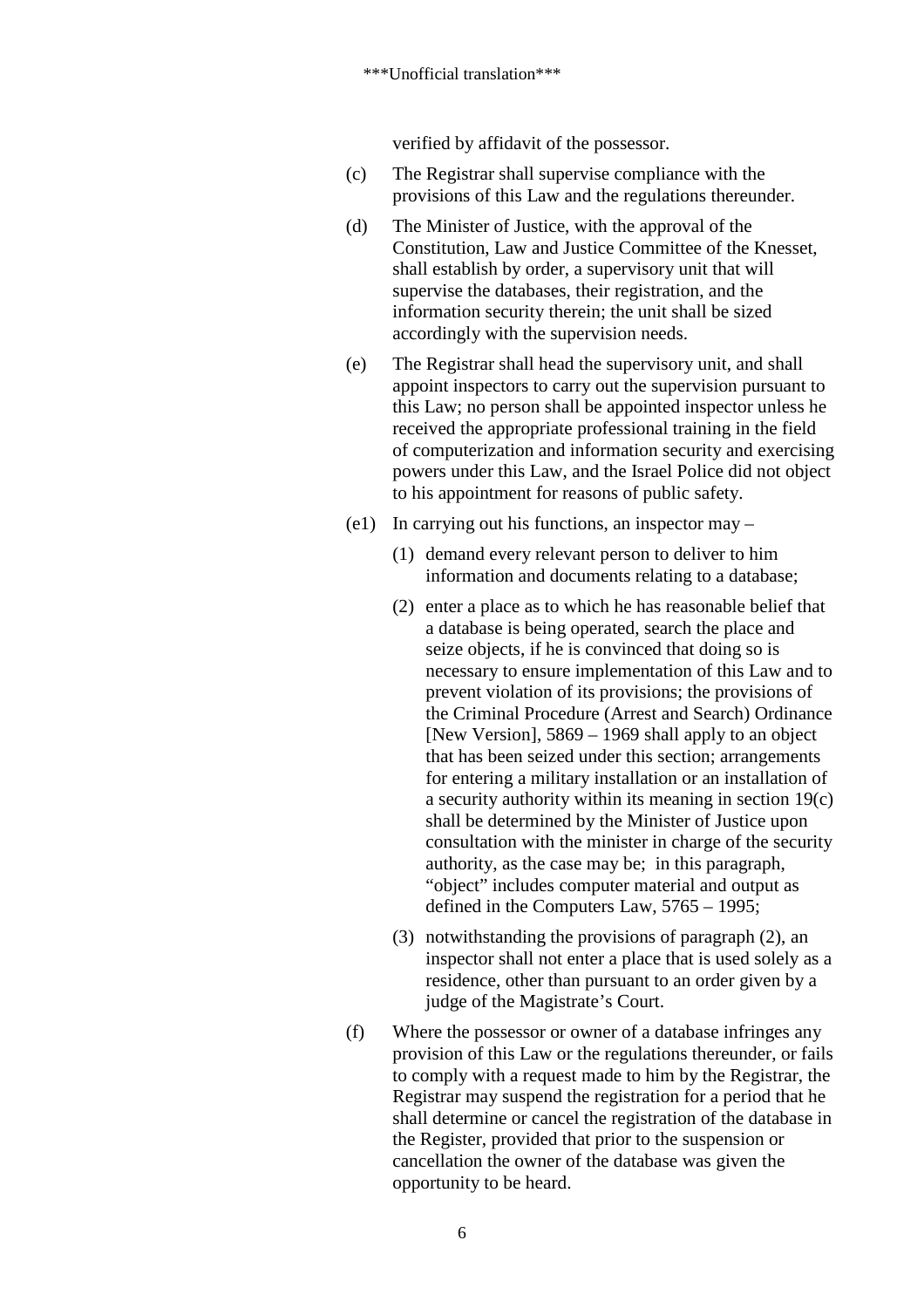| (g) | The Registrar and any person acting on his behalf shall be |
|-----|------------------------------------------------------------|
|     | treated as State employees.                                |

Protection of privacy report 10A. No later than the first of April every year, the Protection of Privacy Council shall submit to the Constitution, Law and Justice Committee of the Knesset a report that the Registrar shall prepare on the enforcement and supervisory activities in the year preceding submission of the report, along with the Council's comments.

#### Notice to accompany request for information 11. A request to a person for information with a view to the keeping and use thereof in a database shall be accompanied by a notice indicating –

- (1) whether that person is under a legal duty to deliver that information or whether its delivery depends on his volition and consent;
- (2) the purpose for which the information is requested;
- (3) to whom the information is to be delivered and the purposes of such delivery.

### Register of databases 12. (a) The Registrar shall keep a register of databases, which shall be open for inspection by the public.

- (b) The register shall contain the particulars for registering the database as stated in section 9.
- (c) Notwithstanding the provisions of subsections (a) and (b), in a database of a security authority, the particulars stated in section  $9(b)(3)$ , (4) and (5) shall not be open to inspection by the public.
- Right to inspect information 13. (a) Every person is entitled to inspect, either himself or through a representative authorized by him in writing or his guardian, any information about him kept in a database.
	- (b) The owner of a database shall enable, at the request of a person referred to in subsection (a) (hereinafter – person making the request) inspection of the information, in the Hebrew, Arabic or English language.
	- (c) The owner of a database may refuse to deliver to the person making the request information relating to his physical or mental health if, in his opinion, it is liable to severely harm the physical or mental health of the person making the request or endanger his life; in such case, the owner of the database shall deliver the information to a physician or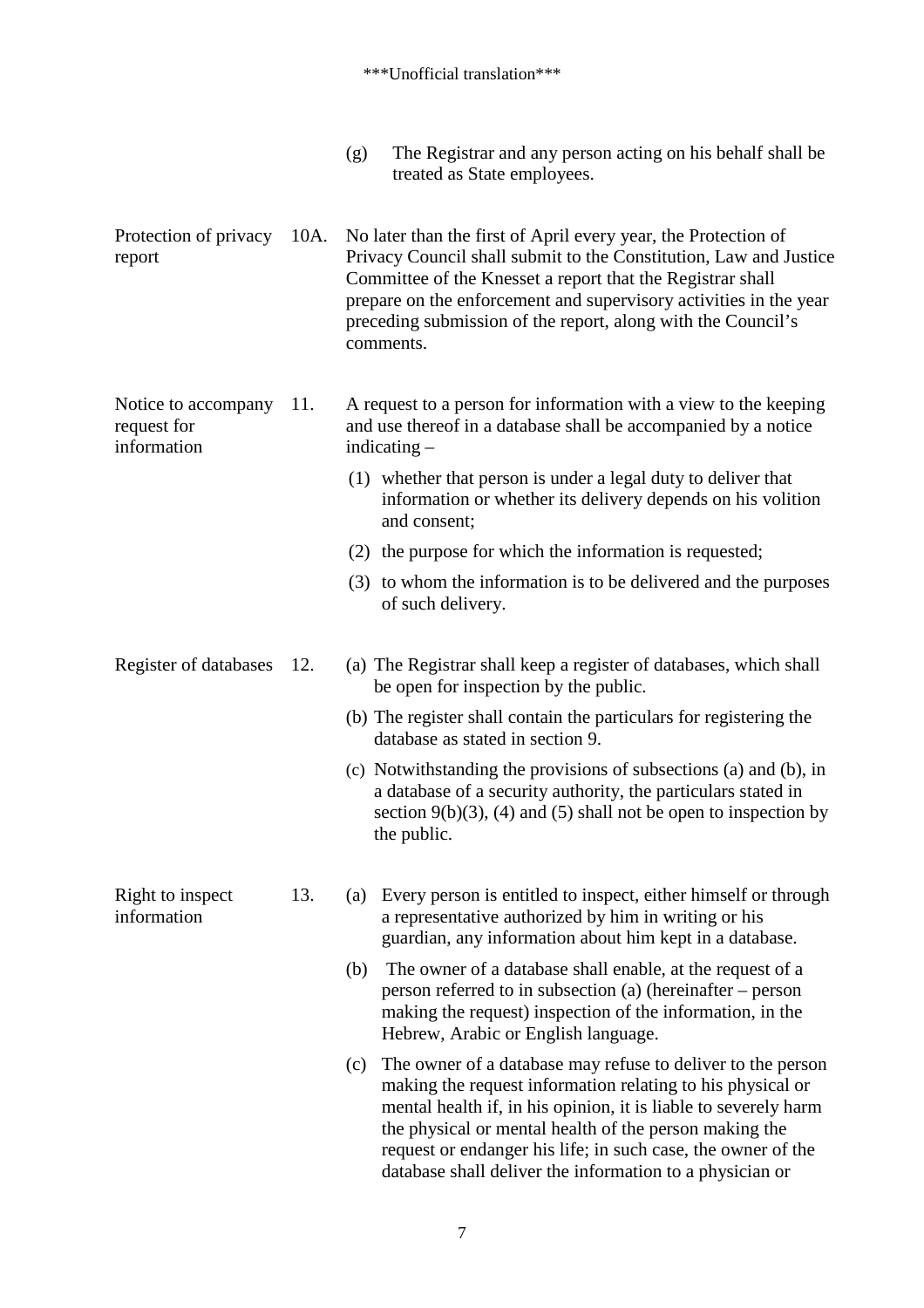psychologist on behalf of the person making the request.

(c1) The provisions of this section shall not require the delivery of information in violation of a privilege prescribed by law, unless the person making the request is the person who is the beneficiary of the privilege.

In this subsection, "law" includes common law.

- (c2) The mode and conditions of, and the payment for, the exercise of the right of inspection of information shall be prescribed by regulations.
- (c3) The provisions of this section shall not apply
	- (1) to a database of a security authority within the meaning of section 19(c);
	- (1A) to a database of the Prisons Service;
	- (2) to a database of a tax authority within the meaning of the Tax Law Amendment (Exchange of Information between Tax Authorities) Law, 5727 – 1967;
	- (3) where the security or foreign relations of the State or the provisions of any enactment require that information about any person not be disclosed to him;
	- (4) to any database, in respect of which the Minister of Justice, in consultation with the Minister of Defense or the Minister of Foreign Affairs, as the case may be, and with the approval of the Foreign Affairs and Security Committee of the Knesset, has determined that it contains information as to which the security or foreign relations of the State requires or require that it not be disclosed (such information hereinafter referred to as "secret information"), provided that a person wishing to inspect information about himself kept at any such database shall be entitled to inspect information other than secret information.
	- (5) to a database about investigations and law enforcement of an authority empowered to investigate by law an offense, which the Minister of Justice determined by order, with the approval of the Constitution, Law and Justice Committee of the Knesset.
	- (6) to a data base established under section 28 of the Prohibition on Money Laundering Law, 5760 –2000.
- 13A. Without derogating from the provisions of section 13 –

(1) The owner of a database who keeps it at the place of another person (in this section - the possessor) shall refer

Inspection of information not in the possession of the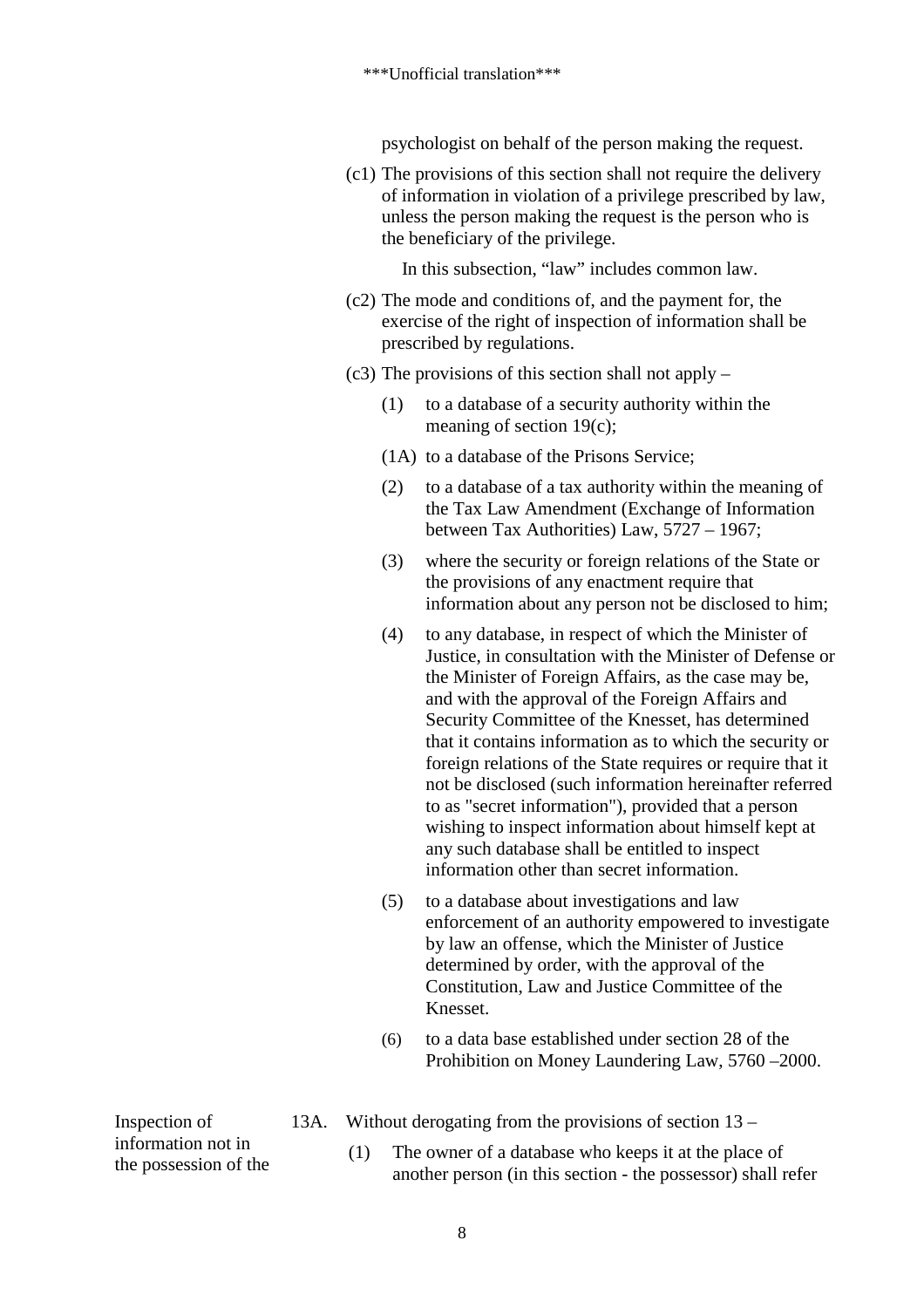| owner of the<br>database    |     | the person making the request to the possessor, with his<br>address, and order the possessor, in writing, to enable the<br>person making the request the inspection;                                                                                                                                                                                                                                         |
|-----------------------------|-----|--------------------------------------------------------------------------------------------------------------------------------------------------------------------------------------------------------------------------------------------------------------------------------------------------------------------------------------------------------------------------------------------------------------|
|                             |     | Where the person making the request applies to the<br>(2)<br>possessor first, the possessor shall inform him if he<br>possesses information about him, and also the name and<br>address of the owner of the database.                                                                                                                                                                                        |
| Amendment of<br>information | 14. | A person who, on inspecting any information about himself<br>(a)<br>finds that it is not correct, not complete, not clear or not up<br>to date may request the owner of the database or, if such<br>owner is a non-resident, the possessor thereof to amend or<br>delete the information.                                                                                                                    |
|                             |     | (b) Where the owner of a database agrees to a request under<br>subsection (a), he shall make the necessary changes in the<br>information and shall notify them to every person who<br>received the information from him within a period<br>prescribed by regulations.                                                                                                                                        |
|                             |     | (c) Where the owner of a database refuses to comply with a<br>request under subsection (a), he shall give notice to such<br>effect, in the form and manner prescribed by regulations, to<br>the person who made the request.                                                                                                                                                                                 |
|                             |     | The possessor is obligated to correct the information, if the<br>(d)<br>owner of the database agreed to the requested correction or<br>the court ordered that the correction be made.                                                                                                                                                                                                                        |
| Appeal to court             | 15. | A person requesting information may, in the form and manner<br>prescribed by regulations, appeal to the Magistrate's Court<br>against refusal by the owner of a database to enable inspection<br>under section 13 or section 13A and against notice of refusal<br>under section $14(c)$ .                                                                                                                    |
| Secrecy                     | 16. | No person shall disclose any information obtained by him by<br>virtue of his functions as an employee, manager or possessor of a<br>database save for the purpose of carrying out his work or<br>implementing the Law or under a court order in connection with<br>a legal proceeding; where the request is made before a<br>proceeding has been instituted, it shall be heard in the<br>Magistrate's Court. |
|                             |     | A person who infringes the provisions of this section shall be<br>liable to imprisonment for a term of five years.                                                                                                                                                                                                                                                                                           |
| Responsibility to           | 17. | A database owner, possessor or manager, are each responsible                                                                                                                                                                                                                                                                                                                                                 |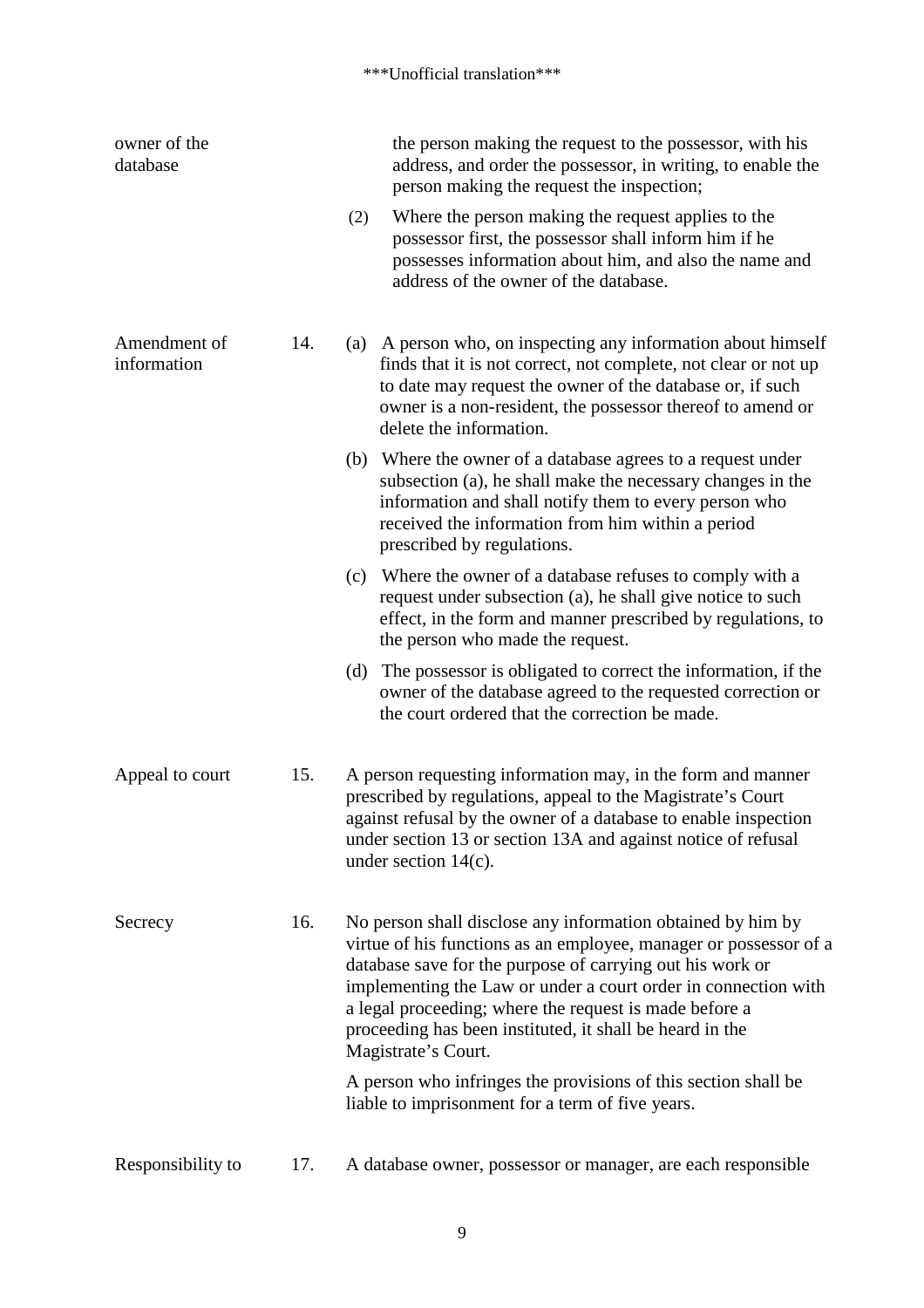| information security                             |      | for the information security in the database. |                                                                                                                                                                                                                                                                                                                                                                                                                                                                                                              |  |  |
|--------------------------------------------------|------|-----------------------------------------------|--------------------------------------------------------------------------------------------------------------------------------------------------------------------------------------------------------------------------------------------------------------------------------------------------------------------------------------------------------------------------------------------------------------------------------------------------------------------------------------------------------------|--|--|
| Possessor of<br>databases of<br>different owners | 17A. | (a)                                           | A person who possesses databases of different owners shall<br>ensure that access to each database is provided only to<br>persons who are expressly authorized to do so by written<br>agreement between the person and the owner of the said<br>database.                                                                                                                                                                                                                                                     |  |  |
|                                                  |      | (b)                                           | A person who possesses at least five databases that require<br>registration under section 8 shall deliver annually to the<br>Registrar a list of the databases in his possession, indicating<br>the names of the owners of the databases, verified by<br>affidavit that, in respect of each of the databases, the persons<br>entitled to access to the database were determined by<br>agreement between the person and the owner, and the name<br>of the security supervisor, as referred to in section 17B. |  |  |
| Security supervisor                              | 17B. | $\left( a\right)$                             | The bodies set forth below shall appoint a person with the<br>appropriate qualifications to be in charge of the information<br>security (hereinafter – security supervisor):                                                                                                                                                                                                                                                                                                                                 |  |  |
|                                                  |      |                                               | (1) a possessor of five databases that require registration<br>under section 8;                                                                                                                                                                                                                                                                                                                                                                                                                              |  |  |
|                                                  |      |                                               | (2) a public body as defined in section 23;                                                                                                                                                                                                                                                                                                                                                                                                                                                                  |  |  |
|                                                  |      |                                               | (3) a bank, an insurance company, a company involved in<br>rating or evaluating credit.                                                                                                                                                                                                                                                                                                                                                                                                                      |  |  |
|                                                  |      |                                               | (b) Without derogating from the provisions of section 17, the<br>security supervisor shall be responsible for the information<br>security in the databases kept in the possession of the bodies<br>referred to in subsection (a)                                                                                                                                                                                                                                                                             |  |  |
|                                                  |      |                                               | (c) A person who has been convicted of an offense involving<br>moral turpitude or an offense of the provisions of this Law<br>shall not be appointed as security supervisor.                                                                                                                                                                                                                                                                                                                                 |  |  |
|                                                  |      |                                               | <b>Part Two: Direct Mailing</b>                                                                                                                                                                                                                                                                                                                                                                                                                                                                              |  |  |
| Definitions                                      | 17C. |                                               | In this part $-$                                                                                                                                                                                                                                                                                                                                                                                                                                                                                             |  |  |
|                                                  |      |                                               | "direct mailing" means contacting a person personally, based on<br>his belonging to a group of the population that is determined by<br>one or more characteristics of persons whose names are included<br>in a database;                                                                                                                                                                                                                                                                                     |  |  |
|                                                  |      |                                               | "contact" includes in writing, printed matter, telephone,                                                                                                                                                                                                                                                                                                                                                                                                                                                    |  |  |

facsimile, in a computerized way or by other means;

"direct-mailing services" means providing direct-mailing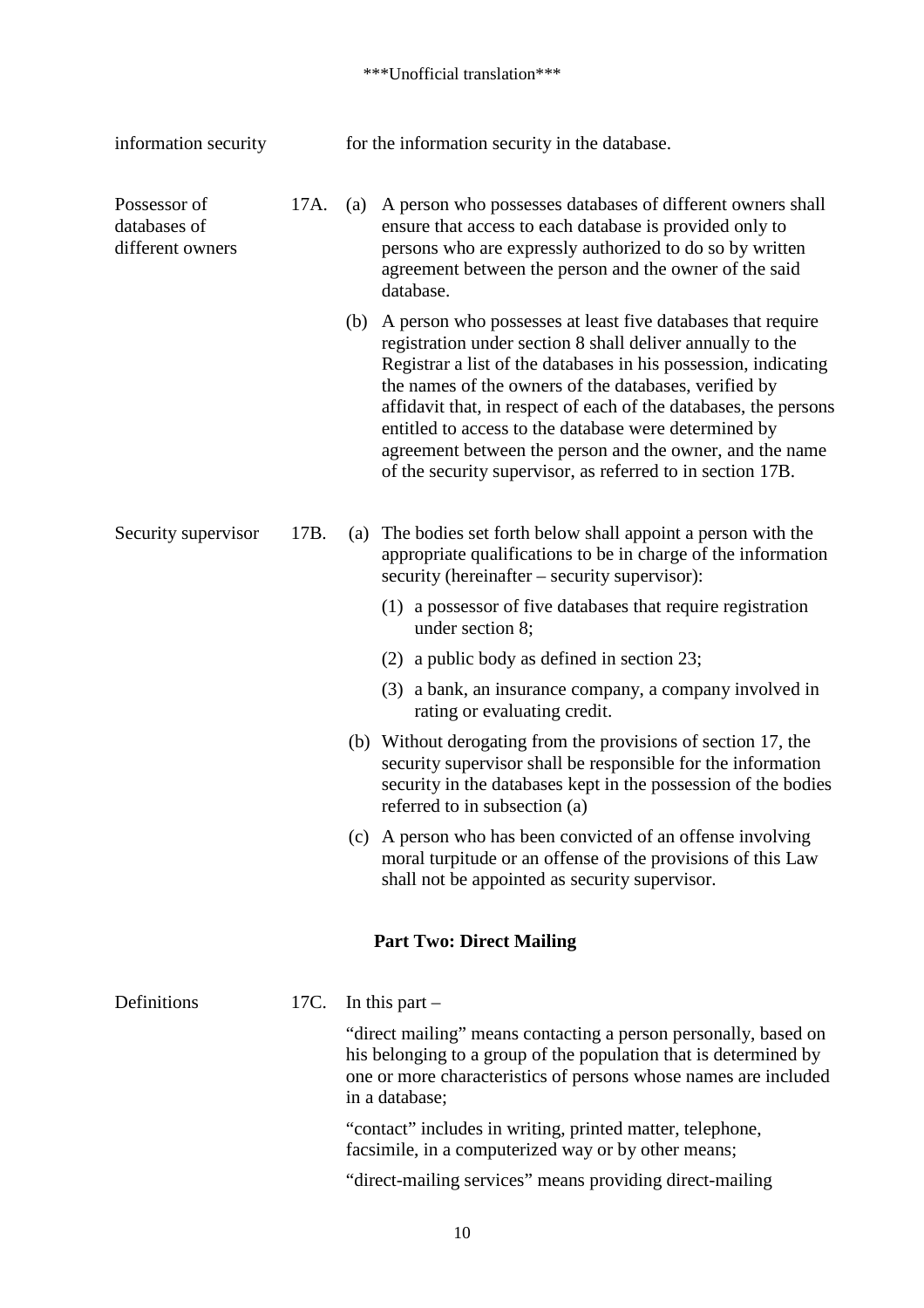services to others by way of transferring lists, labels or data by any means.

Direct mailing 17D. A person shall not manage or possess a database used for directmailing services, unless it is registered in the Register and one of its registered purposes is mailing services.

Mentioning source of the information 17E. A person shall not manage or possess a database used for directmailing services, unless he has a record indicating the source from which he received every collection of data used for the database, and the date it was received, and to whom each said collection of data was delivered.

Deletion of

information from a database used for direct mailing

- 17F. (a) Every contact by direct mailing shall include in a clear an conspicuous manner –
	- (1) mention that the contact is direct mailing, indicating the registration number of the database being used for direct-mailing services as stated in the Register of databases;
	- (2) notice of the right of the recipient of the contact to be removed from the database as referred to in subsection (b); along with the address which he should contact for this purpose;
	- (3) the name and address of the owner of the database containing the information based on which the contact was made, and the sources from which the owner of the database received this information.
	- (b) Every person is entitled to demand, in writing, of the owner of the database used for direct mailing that the information relating to him be deleted from the database.
	- (c) Every person is entitled to demand, in writing, of the owner of the database used for direct-mailing services or of the owner of the database containing the information based on which the contact was made, that the information relating to him not be delivered to a person, to a type of persons or to specific persons, for either a limited period of time or permanently.
	- (d) Where a person informed the owner of the database of his demand as specified in subsections (b) or (c), the owner of the database shall act in accordance with the demand and notify the person, in writing, that he acted accordingly.
	- (e) Where the owner of the database did not give notice as specified in subsection (d) within 30 days from the day of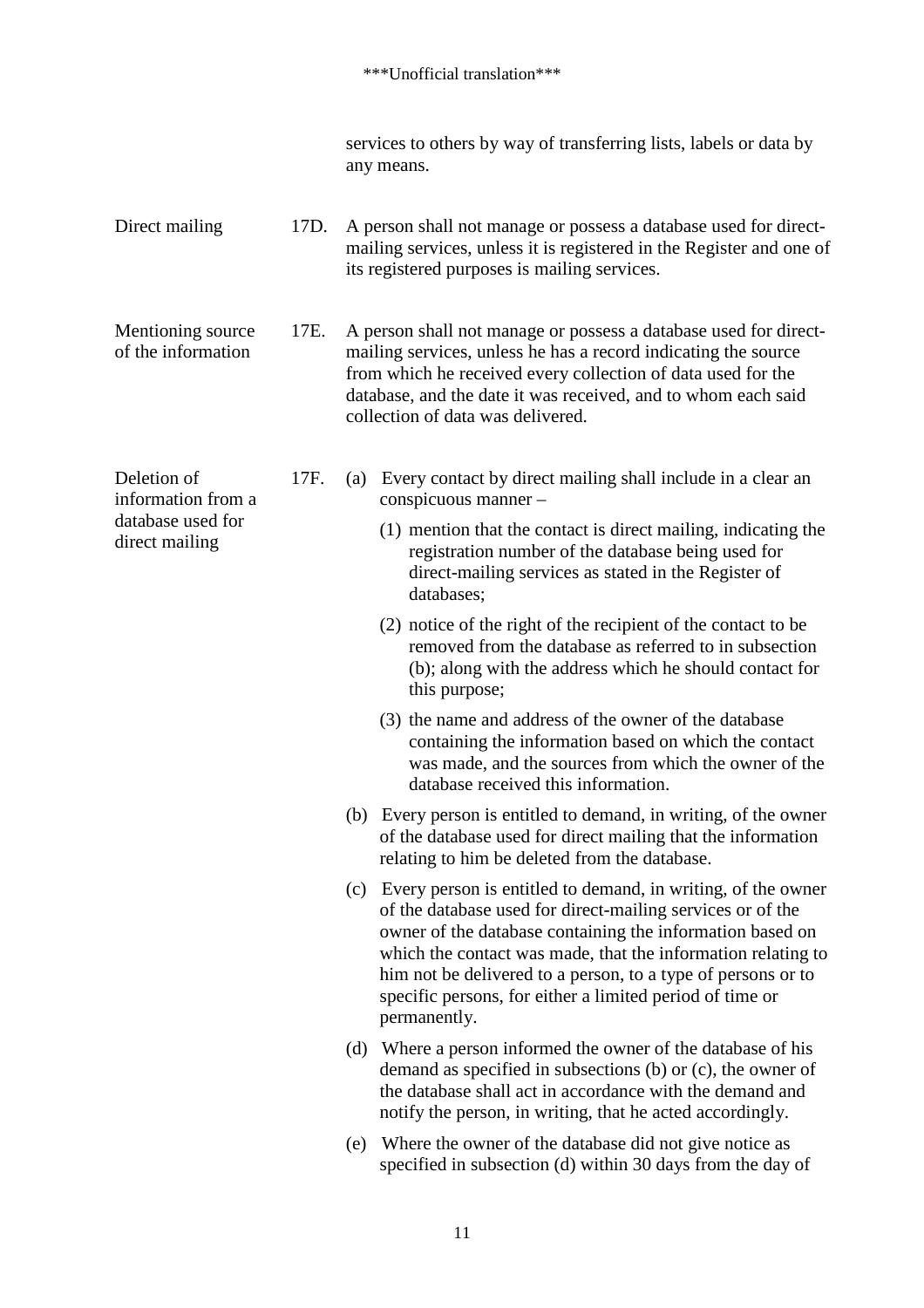|                                     |      | receipt of the demand, the person whom the information is<br>about may apply to the Magistrate's Court in the manner<br>prescribed by regulations, to order the owner of the database<br>to act as specified. |
|-------------------------------------|------|---------------------------------------------------------------------------------------------------------------------------------------------------------------------------------------------------------------|
|                                     |      | The rights under this section of a deceased person recorded<br>(f)<br>in a database are given also to his spouse, child, parent or<br>sibling.                                                                |
| Application to data<br>items        | 17G. | The provisions of this part shall apply to data items relating to<br>the private affairs of a person, although not classified as<br>information, in the same way that they apply to information.              |
| Non-application to a<br>public body | 17H. | This part shall not apply to a public body within the meaning of<br>section 23(1) in carrying out its functions under law.                                                                                    |
| Saving of laws                      | 17I. | The provisions of this part are in addition to the provisions of<br>any law.                                                                                                                                  |
|                                     |      | <b>Chapter Three: Defenses</b>                                                                                                                                                                                |
| Defenses                            | 18.  | In any criminal or civil proceeding for infringement of privacy, it<br>shall be a good defense if one of the following is the case:                                                                           |
|                                     |      | the infringement was committed by way of a publication<br>(1)<br>protected under section 13 of the Defamation (Protection)<br>Law, $5725 - 1965$ ;                                                            |
|                                     |      | (2)<br>the defendant or accused committed the infringement in<br>good faith and in any of the following circumstances:                                                                                        |
|                                     |      | (a) he did not know and need not have known that an<br>infringement of privacy might occur;                                                                                                                   |
|                                     |      | (b) the infringement was committed in circumstances in<br>which the infringer was under a legal, moral, social or<br>professional obligation to commit it;                                                    |
|                                     |      | (c) the infringement was committed in defense of a<br>legitimate personal interest of the infringer;                                                                                                          |
|                                     |      | (d) the infringement was committed in the lawful pursuit<br>of the infringer's occupation and in the ordinary<br>course of his work, so long as it was not committed by<br>way of publication;                |
|                                     |      | (e) the infringement was committed by way of taking a<br>photograph, or of publishing a photograph taken, in<br>the public domain, and the injured party appears in it                                        |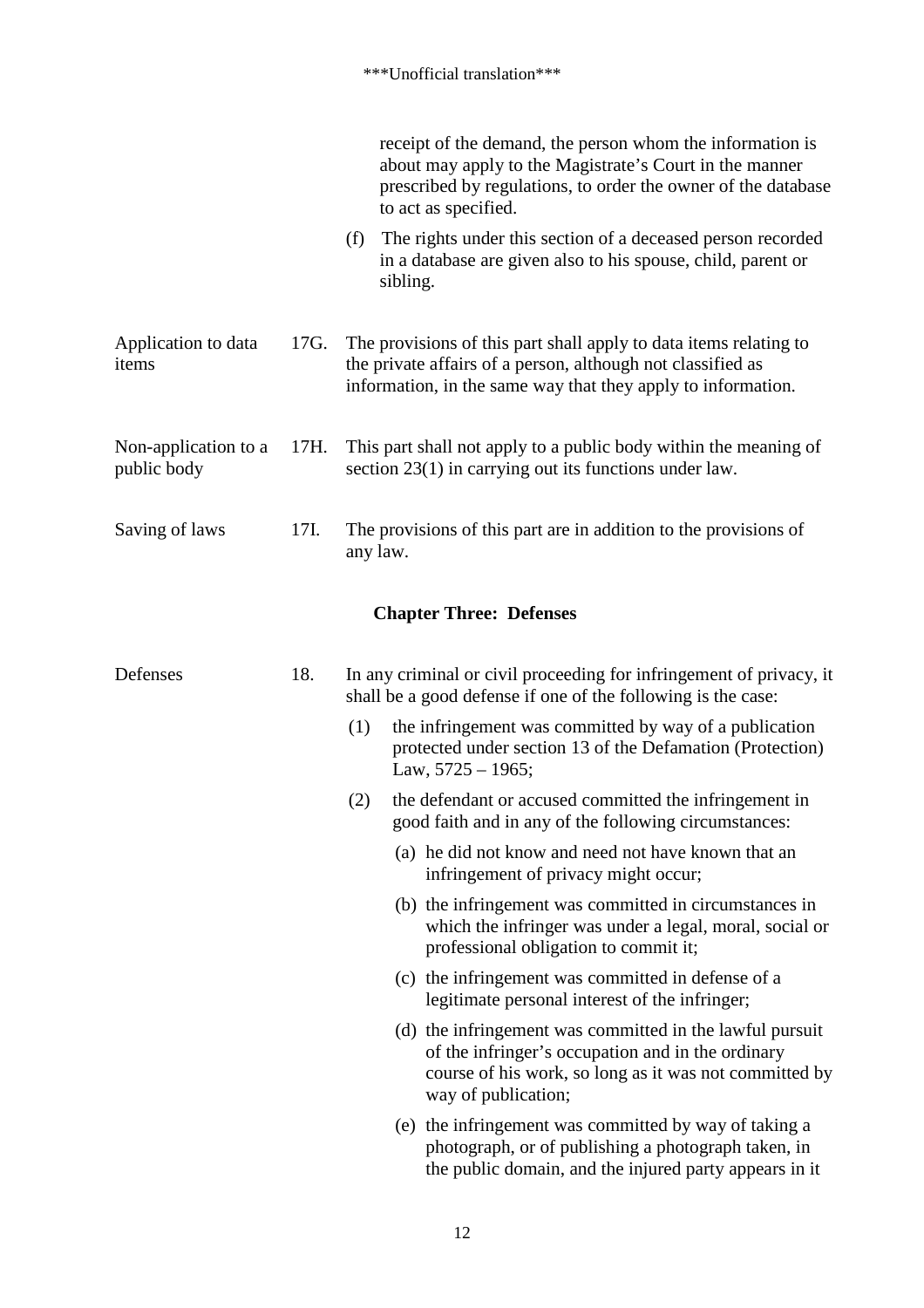accidentally;

|               |     |     | (f) the infringement was committed by way of a<br>publication protected under paragraphs (4) to (11) of<br>section 15 of the Defamation (Prohibition) Law, 5725<br>$-1965;$                                                                                                                                                                                                                                                                                                                                                                   |
|---------------|-----|-----|-----------------------------------------------------------------------------------------------------------------------------------------------------------------------------------------------------------------------------------------------------------------------------------------------------------------------------------------------------------------------------------------------------------------------------------------------------------------------------------------------------------------------------------------------|
|               |     | (3) | The infringement involved a public interest justifying it in<br>the circumstances of the case, provided that, if the<br>infringement was committed by way of publication, the<br>publication was not untruthful.                                                                                                                                                                                                                                                                                                                              |
| Exemption     | 19. | (a) | No person shall bear responsibility under this Law for an act<br>which he is empowered to do by law.                                                                                                                                                                                                                                                                                                                                                                                                                                          |
|               |     | (b) | A security authority or a person employed by it or acting on<br>its behalf shall bear no responsibility under this Law for an<br>infringement reasonably committed within the scope of their<br>functions and for the purpose of carrying them out.                                                                                                                                                                                                                                                                                           |
|               |     | (c) | For the purposes of this section, "security authority" means<br>any of the following:                                                                                                                                                                                                                                                                                                                                                                                                                                                         |
|               |     |     | the Israel Police;<br>(1)                                                                                                                                                                                                                                                                                                                                                                                                                                                                                                                     |
|               |     |     | (2)<br>the Intelligence Branch of the General Staff, and the<br>Military Police, of the Israel Defense Forces;                                                                                                                                                                                                                                                                                                                                                                                                                                |
|               |     |     | the General Security Service;<br>(3)                                                                                                                                                                                                                                                                                                                                                                                                                                                                                                          |
|               |     |     | the Intelligence and Special Duties Agency (Mossad).<br>(4)                                                                                                                                                                                                                                                                                                                                                                                                                                                                                   |
| Onus of proof | 20. | (a) | Where the accused or defendant proves that he committed<br>infringement of privacy under any of the circumstances<br>referred to in section $18(2)$ and that it did not exceed the<br>limits reasonable under those circumstances, he shall be<br>presumed to have committed it in good faith.                                                                                                                                                                                                                                                |
|               |     |     | (b) The accused or defendant shall be presumed not to have<br>committed the infringement of privacy in good faith if in<br>committing it he knowingly went further than was<br>reasonably necessary for the purposes of the matters<br>protected by section $18(2)$ .                                                                                                                                                                                                                                                                         |
|               |     | (c) | An accused person or defendant who sets up the plea<br>provided by section $18(2)(b)$ or (d) shall be presumed not to<br>have infringed privacy in good faith if he infringed it in<br>violation of the rules or principles of professional ethics<br>applying to him by law or accepted by members of the<br>profession to which he belongs; however, this presumption<br>will not apply if the infringement was caused in<br>circumstances that the accused person or defendant acted<br>according to a legal duty that was imposed on him. |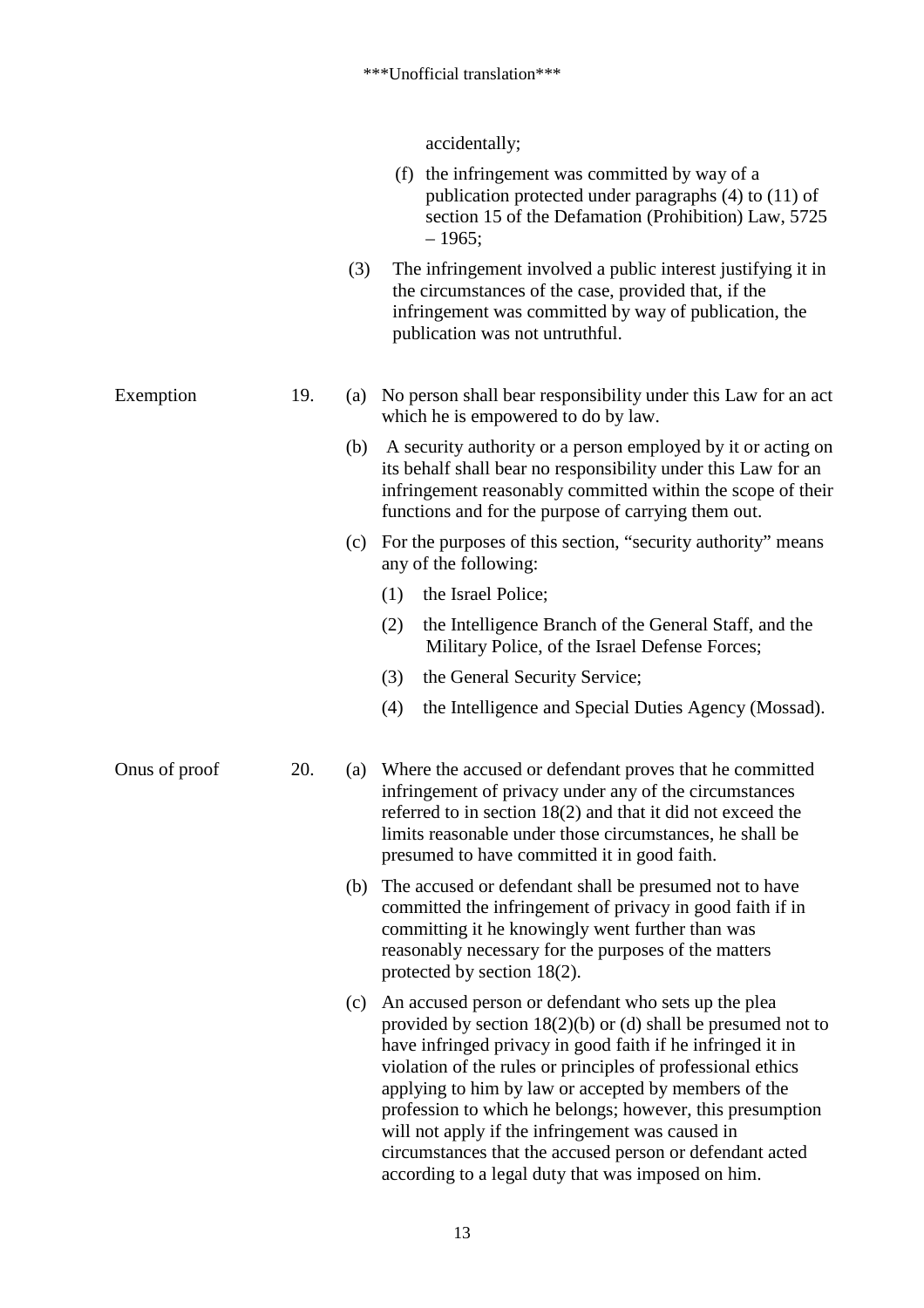| Rebuttal of defense<br>pleas | 21. | Where the accused or defendant produces evidence or himself<br>testifies to prove one of the defense pleas provided by this Law,<br>the prosecutor or plaintiff may produce rebutting evidence. This<br>provision shall not derogate from the power of the court under<br>any law to permit the production of evidence by the parties.                                                                              |  |  |
|------------------------------|-----|---------------------------------------------------------------------------------------------------------------------------------------------------------------------------------------------------------------------------------------------------------------------------------------------------------------------------------------------------------------------------------------------------------------------|--|--|
| Mitigating<br>circumstances  | 22. | In passing sentence or awarding compensation, the court may<br>also take the following into account in favor of the accused or<br>defendant:                                                                                                                                                                                                                                                                        |  |  |
|                              |     | that the infringement of privacy was merely a repetition of<br>(1)<br>something said before and that he mentioned the source on<br>which he relied;                                                                                                                                                                                                                                                                 |  |  |
|                              |     | that he did not intend to commit an infringement;<br>(2)                                                                                                                                                                                                                                                                                                                                                            |  |  |
|                              |     | if the infringement was committed by way of publication $-$<br>(3)<br>that he has apologized and has taken steps for the<br>discontinuance of the sale or distribution of copies of the<br>publication containing the infringement, provided that the<br>apology was published in the same place and in the same<br>dimensions and manner in which the infringing matter had<br>been published and was unqualified. |  |  |

# **Chapter Four: Imparting of Information or Data Items by Public Bodies**

| Definitions                      | 23.  | In this chapter $-$                                                                                                                                                                                                                                                                     |  |  |
|----------------------------------|------|-----------------------------------------------------------------------------------------------------------------------------------------------------------------------------------------------------------------------------------------------------------------------------------------|--|--|
|                                  |      | "public body" means                                                                                                                                                                                                                                                                     |  |  |
|                                  |      | a Government Department and any other State institution,<br>(1)<br>a local authority and any other body carrying out public<br>functions under any law;                                                                                                                                 |  |  |
|                                  |      | a body designated by the Minister of Justice, by order,<br>(2)<br>with the approval of the Constitution, Law and Justice<br>Committee of the Knesset, provided that the order shall<br>prescribe the categories of information and data items<br>which the body may impart and receive. |  |  |
| Application to any<br>data items | 23A. | The provisions of this chapter shall apply to any data items as to<br>a person's private affairs, even though it may not come within<br>the definition of information, in like manner as they apply to<br>information.                                                                  |  |  |
| Prohibition of                   | 23B. | (a) The imparting of information by a public body is prohibited                                                                                                                                                                                                                         |  |  |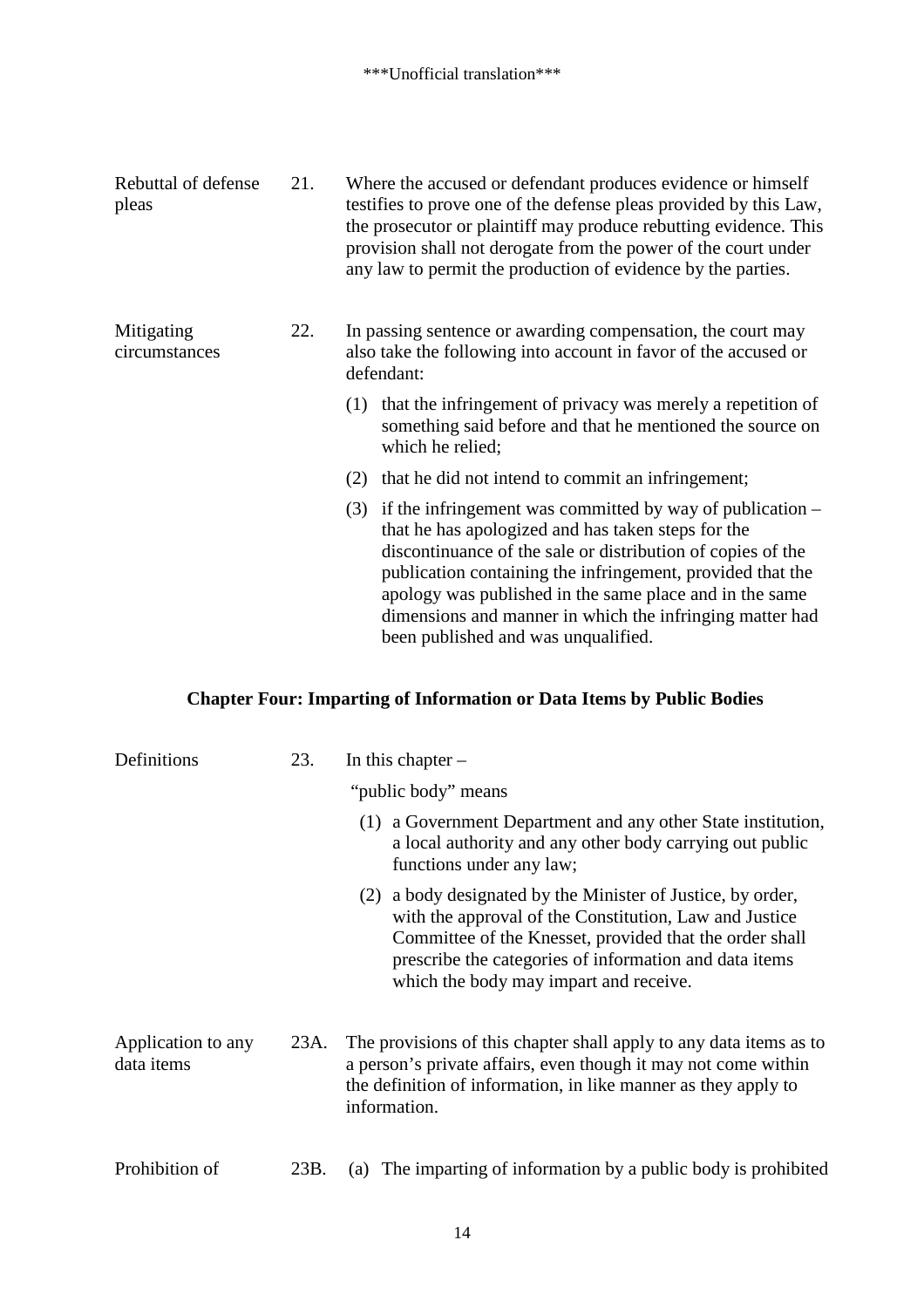| delivery of<br>information       |      |     | unless it has been published by lawful authority, or the<br>person to whom it relates has consented to its being<br>imparted.                                                                                                                                                                                                                                                                                                                                                                                                |
|----------------------------------|------|-----|------------------------------------------------------------------------------------------------------------------------------------------------------------------------------------------------------------------------------------------------------------------------------------------------------------------------------------------------------------------------------------------------------------------------------------------------------------------------------------------------------------------------------|
|                                  |      |     | (b) The provisions of this section shall not prevent a security<br>authority, within the meaning of section 19, from receiving<br>or imparting information for the purpose of carrying out its<br>functions, provided that its communication or receipt is not<br>prohibited by any enactment.                                                                                                                                                                                                                               |
| Restriction as to<br>prohibition | 23C. |     | Notwithstanding the provisions of section 23B, the imparting of<br>information, unless prohibited by any enactment or by the<br>principles of professional ethics, is permitted –                                                                                                                                                                                                                                                                                                                                            |
|                                  |      |     | (1) between public bodies if $-$                                                                                                                                                                                                                                                                                                                                                                                                                                                                                             |
|                                  |      |     | the imparting of the information takes place within the<br>(a)<br>framework of the powers or functions of the person<br>imparting the information and is required for the<br>purpose of implementing any enactment or for any<br>purpose within the framework of the powers or<br>functions of the person importing or receiving the<br>information, or                                                                                                                                                                      |
|                                  |      |     | the information is imparted to a public body permitted<br>(b)<br>by law to demand it from any other source;                                                                                                                                                                                                                                                                                                                                                                                                                  |
|                                  |      |     | (2) from a public body to a Government Department or other<br>State institution, or between such Departments or<br>institutions as aforesaid, if the imparting of the information<br>is required for the purpose of implementing any enactment<br>or for any purpose within the framework of the powers or<br>functions of the person imparting or receiving the<br>information; provided that no information shall be imparted<br>as aforesaid if it had been given on condition that it not be<br>communicated to another. |
| Duties of public<br>body         | 23D. | (a) | A public body which regularly imparts information under<br>section 23C shall indicate such fact in every request for<br>information made in accordance with the Law.                                                                                                                                                                                                                                                                                                                                                         |
|                                  |      | (b) | A public body which imparts information under section 23C<br>shall keep a record of the information imparted.                                                                                                                                                                                                                                                                                                                                                                                                                |
|                                  |      | (c) | Where a public body receives information under section<br>23C and such information is stored in a database, it shall<br>notify the Registrar of such fact, and such fact shall be<br>included in the particulars of the list of databases under<br>section 12.                                                                                                                                                                                                                                                               |
|                                  |      | (d) | A public body which receives information under section<br>23C shall only make use of it within the framework of its                                                                                                                                                                                                                                                                                                                                                                                                          |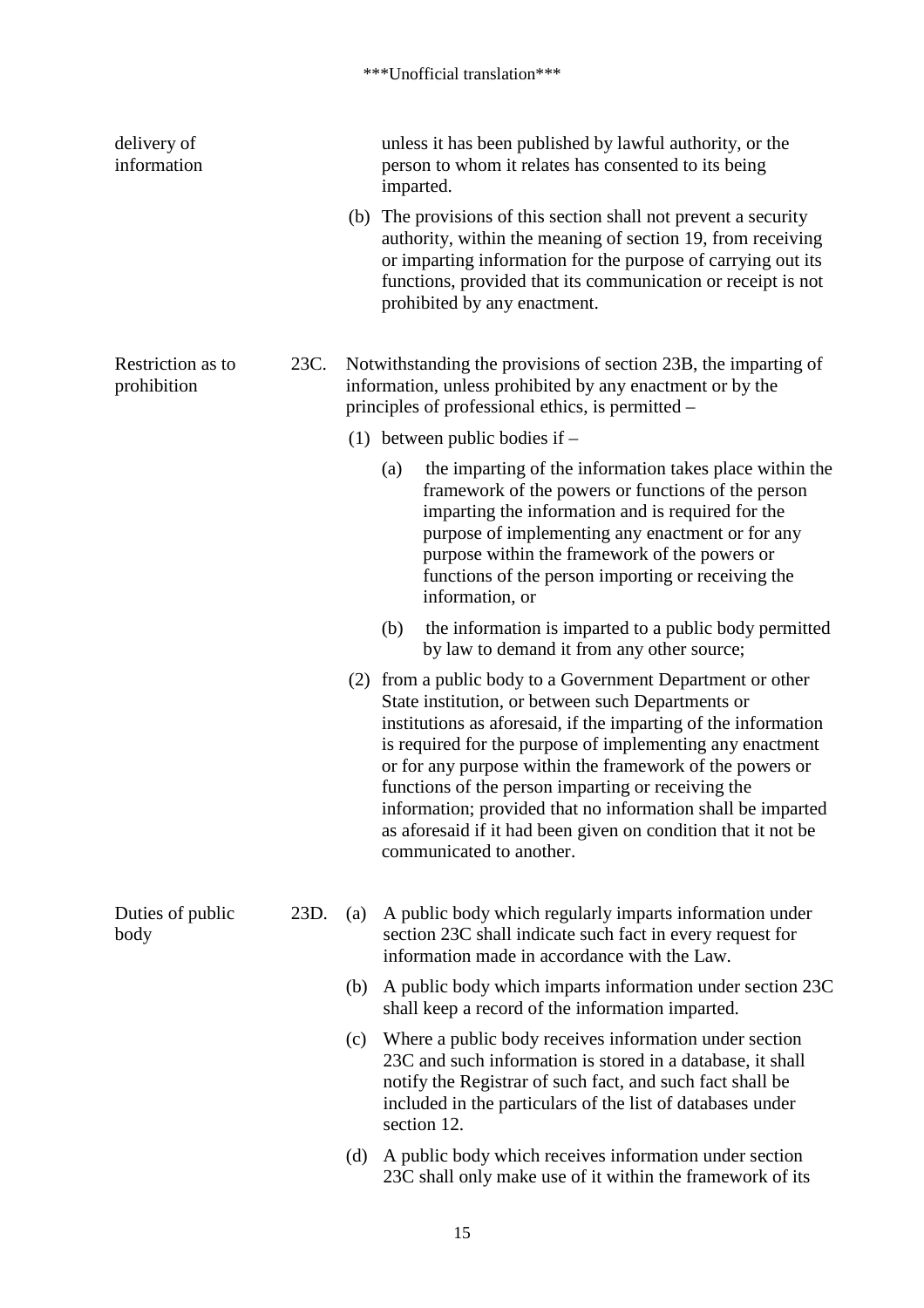powers or functions.

- (e) For the purposes of the duty of secrecy under any law, any information communicated to a public body by virtue of this Law shall be treated like information obtained by that body from any other sources and, in addition, all the provisions applying to the communicating body shall apply to the receiving body.
- Excess information 23E. (a) Where any information permitted to be imparted under sections 23B or 23C is stored in a file with any other information (hereinafter referred to as "excess information"), the communicating body may deliver to the receiving body such first-mentioned information together with the excess information.
	- (b) Excess information may only be imparted under subsection (a) if procedures have been prescribed preventing any use being made thereof. Such procedures shall be prescribed by regulations. So long as they have not been so prescribed, the requesting body shall prescribe procedures in writing and shall forward a copy thereof to the communicating body upon its request.
- Permitted delivery is not an infringement of privacy 23F. The imparting of information permitted under this Law shall not constitute an infringement of privacy and the provisions of sections 2 and 8 shall not apply thereto.
- Regulations 23G. The Minister of Justice may, with the approval of the Constitution, Law and Justice Committee of the Knesset, make regulations as to procedure for the imparting of information by public bodies.
- Penalties 23H. Repealed.

#### **Chapter Five: Miscellaneous**

- Status of the State 24. This Law shall apply to the State.
- Death of injured party 25. (a) Where a person whose privacy has been infringed dies within six months after the infringement without having filed an action or complaint in respect thereof, his spouse, child or parent or, if he leaves no spouse, child or parent, his brother or sister may file an action or complaint in respect of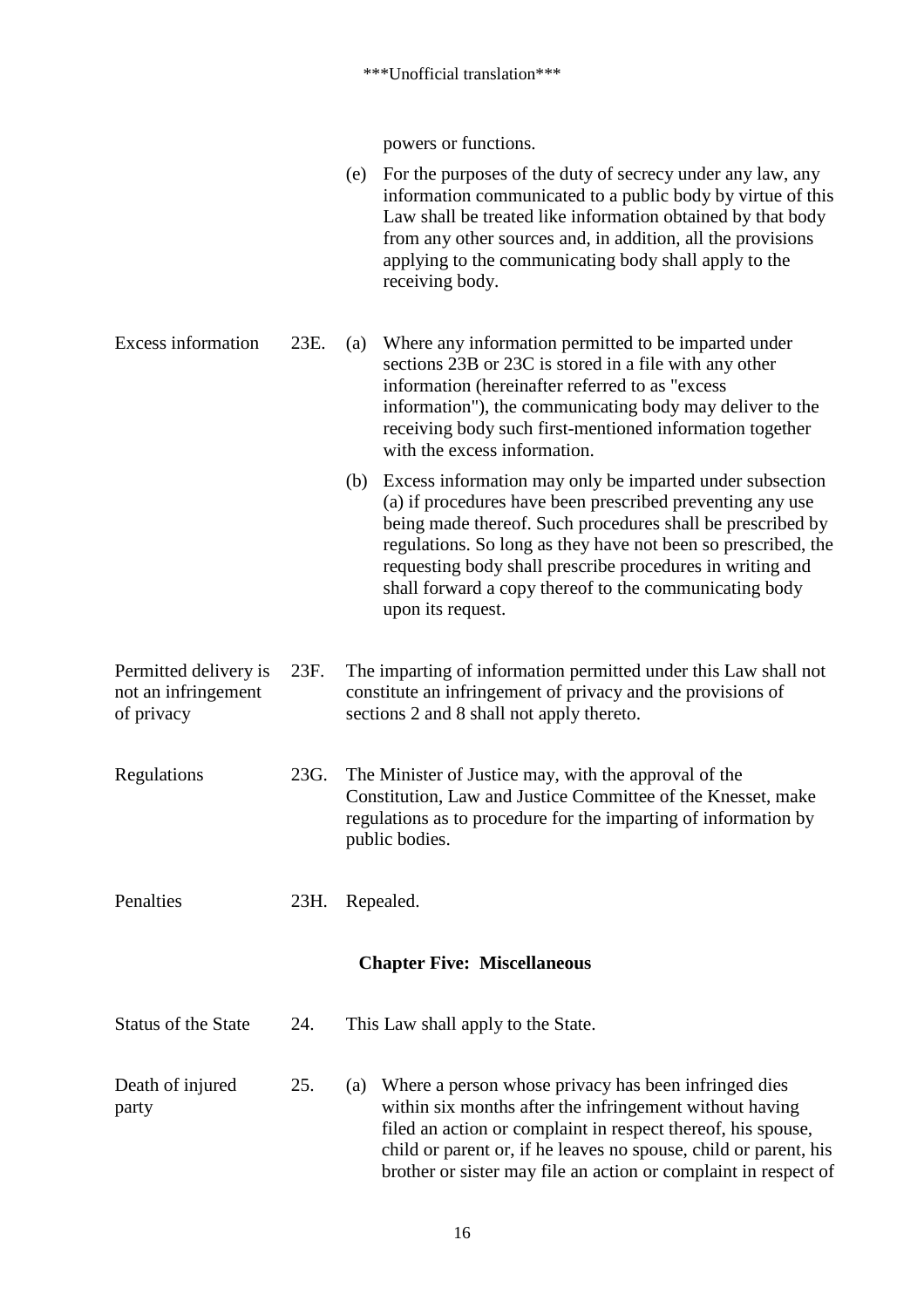that infringement within six months after his death.

|                                                                                    |     |                                                                                                                                                                                                                                              |     | (b) Where a person who has filed an action or complaint in<br>respect of an infringement of privacy dies before the<br>termination of the proceeding, his spouse, child or parent or,<br>if he leaves no spouse, child or parent, his brother or sister<br>may, within six months after his death, notify the court that<br>he or she wishes to proceed with the action or complaint,<br>and upon so notifying, he or she shall take the place of the<br>plaintiff or complainant. |  |
|------------------------------------------------------------------------------------|-----|----------------------------------------------------------------------------------------------------------------------------------------------------------------------------------------------------------------------------------------------|-----|------------------------------------------------------------------------------------------------------------------------------------------------------------------------------------------------------------------------------------------------------------------------------------------------------------------------------------------------------------------------------------------------------------------------------------------------------------------------------------|--|
| Prescription                                                                       | 26. | The period of prescription of civil actions under this Law is two<br>years.                                                                                                                                                                  |     |                                                                                                                                                                                                                                                                                                                                                                                                                                                                                    |  |
| Applicability of<br>certain provisions of<br>the Prohibition of<br>Defamation Law. | 27. | The provisions of sections 21, 23 and 24 of the Defamation<br>(Prohibition) Law, $5725 - 1965$ , shall apply <i>mutatis mutandis</i> to<br>legal proceedings for infringement of privacy.                                                    |     |                                                                                                                                                                                                                                                                                                                                                                                                                                                                                    |  |
| Evidence as to<br>person's bad<br>reputation, character<br>or past                 | 28. | In a criminal or civil proceeding for infringement of privacy, no<br>evidence shall be produced, and no witness shall be examined, as<br>to the bad reputation or as to the character, past, activities or<br>opinions of the injured party. |     |                                                                                                                                                                                                                                                                                                                                                                                                                                                                                    |  |
| <b>Additional orders</b>                                                           | 29. | (a)                                                                                                                                                                                                                                          |     | In addition to any penalty and other relief, the court may,<br>in a criminal or civil proceeding for infringement due to a<br>violation of a provision of this law, order $-$                                                                                                                                                                                                                                                                                                      |  |
|                                                                                    |     |                                                                                                                                                                                                                                              | (1) | prohibition of the distribution of copies, or<br>confiscation, of the infringing matter; a confiscation<br>order under this paragraph is effective against any<br>person who has such material in his possession for<br>sale, distribution or storage, also if he is not a party<br>to the proceeding; where the court orders<br>confiscation, it shall direct how the confiscated<br>copies shall be disposed of;                                                                 |  |
|                                                                                    |     |                                                                                                                                                                                                                                              | (2) | publication of the whole or part of the judgment; the<br>publication shall be made at the expense of the<br>accused or defendant, in the place and in the<br>dimensions and manner prescribed by the court.                                                                                                                                                                                                                                                                        |  |
|                                                                                    |     |                                                                                                                                                                                                                                              | (3) | surrender of the infringing matter to the injured<br>party;                                                                                                                                                                                                                                                                                                                                                                                                                        |  |
|                                                                                    |     |                                                                                                                                                                                                                                              | (4) | destruction of information unlawfully received, or<br>prohibition of use of the aforesaid information or of<br>excess information as defined in section 23E, or any                                                                                                                                                                                                                                                                                                                |  |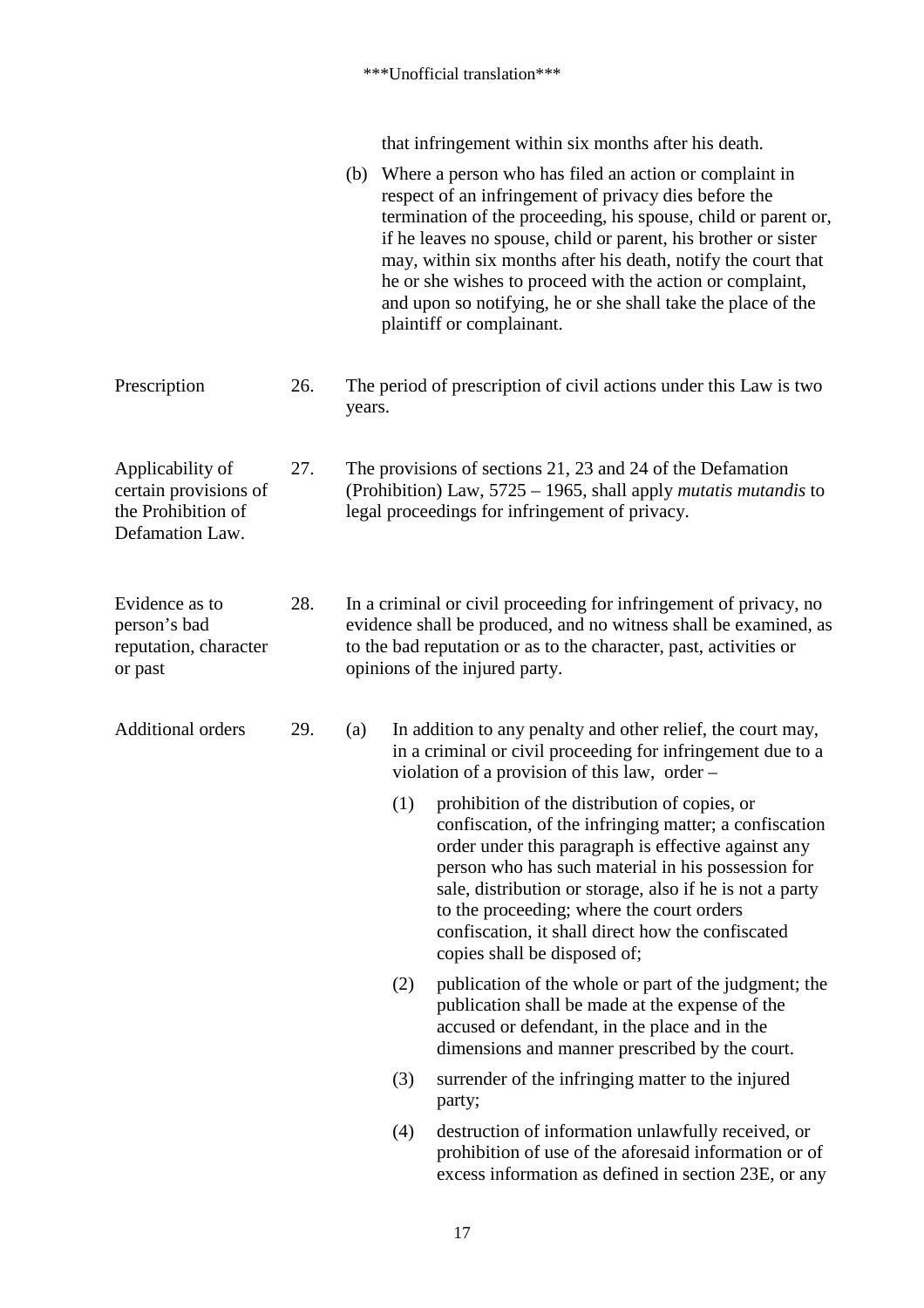other order in respect of the information.

(b) The provisions of this section shall not prevent the keeping of a copy of a publication in public libraries, archives and the like unless the court, by a confiscation order under subsection (a)(1), imposes a restriction also on such keeping, and they shall not prevent the keeping of a copy of a publication by an individual.

Statutory damages 29A. (a) The court may order a person who has been convicted under section 5 to pay the injured person statutory damages, that will not exceed 50,000 new shekels; an order for damages under this subsection shall be regarded as a ruling of the same court in a civil proceeding of the entitled against the person obliged.

- (b) (1) In a civil wrong-doing proceeding under section 4, the court may order that the defendant shall pay the plaintiff statutory damages that will not exceed 50,000 new shekels.
	- (2) In a proceeding under paragraph (1) in which it was proven that the infringement on privacy was made with intent to cause harm, the court may order that the defendant shall pay the plaintiff statutory damages that will not exceed double the amount in that paragraph.
- (c) A person shall not be awarded statutory damages under this section, for the same infringement on privacy, more than once.
- (d) The amounts in this section shall be updated at the  $16<sup>th</sup>$  of each month, in accordance with the rate of change in the new index compared with the basic index; in this regard-

"index" – the consumer price index as published by the Centeal Bureau of Statistics;

"the new index" – the index of the month which proceeded the month of update;

"the basic index" – the index of May 2007.

30. (a) Where an infringement of privacy is published in a newspaper, within the meaning of the Press Ordinance (hereinafter referred to as "a newspaper"), criminal and civil responsibility for the infringement shall be borne by the person who brought the material to the newspaper and thereby caused its publication, the editor of the newspaper and the person who actually decided upon the publication of the infringement in the newspaper, and civil responsibility shall be borne also by the publisher of the newspaper.

Responsibility for publication in newspaper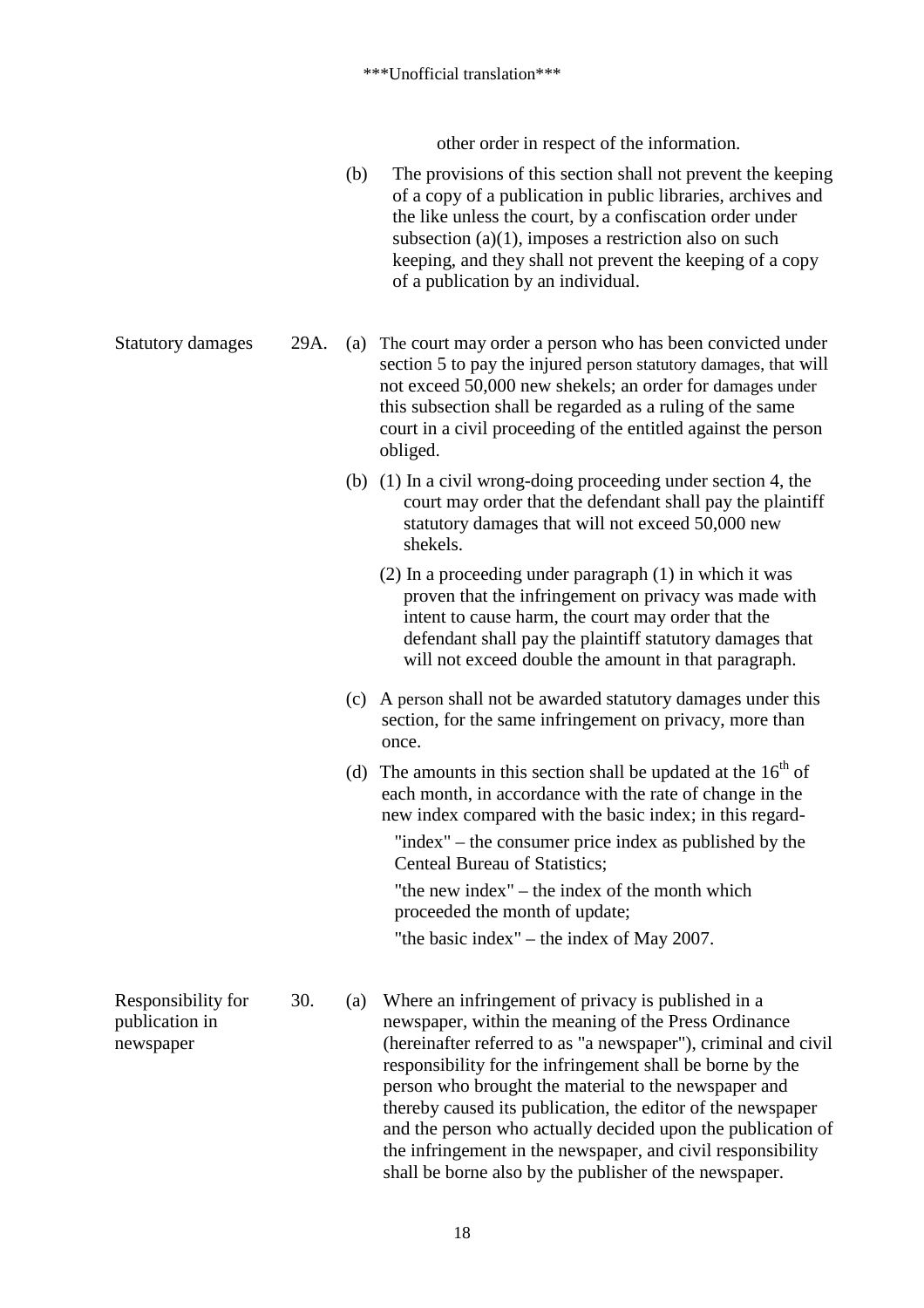- (b) In a criminal case under this section, it shall be a good defense for the editor of the newspaper that he took reasonable steps to prevent the publication of the infringement or that he did not know of the publication.
- (c) In this section, "editor" of a newspaper includes the actual editor.

31A. (a) A person who commits any of the following is subject to imprisonment for a term of one year –

- (1) manages, possesses or uses a database in violation of the provisions of section 8;
- (2) provides incorrect particulars in an application for registration of a database as required in section 9;
- (3) fails to provide particulars or provides incorrect particulars in the notice accompanying a request to obtain information under section 11;
- (4) fails to comply with the provisions of sections 13 and 13A regarding the right to inspect information kept in a database or fails to correct information in accordance with the provisions of section 14;
- (5) enables access to a database in violation of the provisions of section 17A(a) or fails to provide to the Registrar documents or an affidavit in accordance with the provisions of section 17A(b);
- (6) fails to appoint a security supervisor in accordance with the provisions of section 17B;
- (7) manages or possesses a database used for direct-mailing services, in violation of the provisions of sections 17D to 17F;
- (8) delivers information in violation of the provisions of sections 23B to 23E.
- (b) An offence under this section does not require proof of criminal intent or negligence.

Civil wrong 31B. An act or omission in violation of the provisions of chapters two or four or in violation of regulations enacted under this Law shall be a wrong under the Civil Wrongs Ordinance [New Version].

Responsibility of printer and distributor 31. Where an infringement of privacy is published in print, except in a newspaper published under a valid license at intervals of not less than forty days, criminal and civil responsibility for the infringement shall be borne also by the possessor of the printing

Penalty for offenses of strict responsibility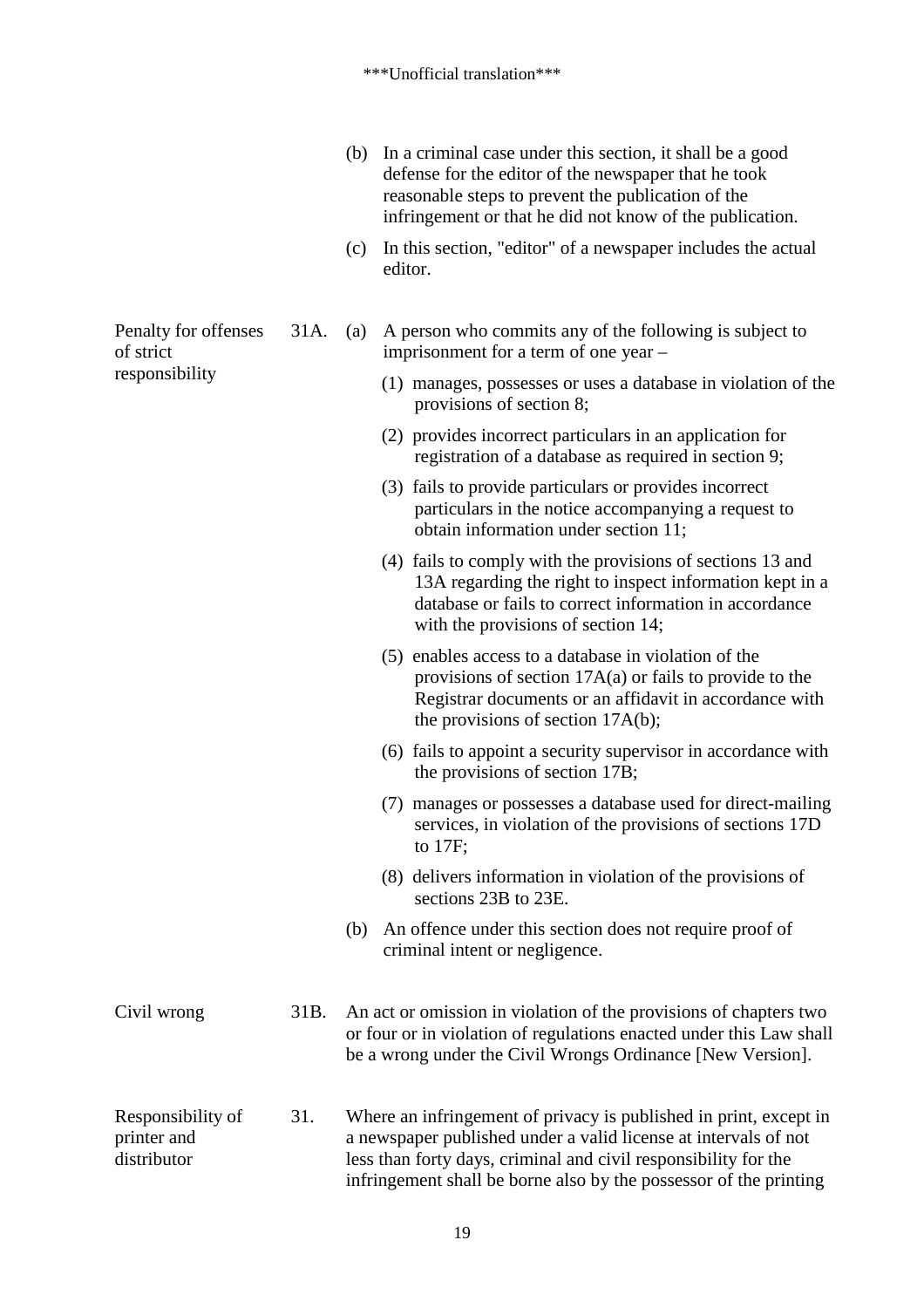|                                                      |      | press, within the meaning of the Press Ordinance, in which the<br>infringement was printed and by a person who sells or otherwise<br>distributes the publication; provided that they shall not bear<br>responsibility unless they knew or ought to have known that the<br>publication contained an infringement of privacy.                            |  |  |
|------------------------------------------------------|------|--------------------------------------------------------------------------------------------------------------------------------------------------------------------------------------------------------------------------------------------------------------------------------------------------------------------------------------------------------|--|--|
| Material<br>inadmissible as<br>evidence              | 32.  | Material obtained by the commission of an infringement of<br>privacy shall not be used as evidence in court without the consent<br>of the injured party, unless the court, for reasons which shall be<br>recorded, permits it to be used or if the infringer, being a party to<br>the proceeding, has a defense or enjoys exemption under this<br>Law. |  |  |
| <b>Amendment of Civil</b><br><b>Wrongs Ordinance</b> | 33.  | Section 34A of the Civil Wrongs Ordinance [New Version] is<br>hereby repealed.                                                                                                                                                                                                                                                                         |  |  |
| Amendment of<br><b>Criminal Procedure</b><br>Law     | 34.  | In the schedule to the Criminal Procedure Law, $5725 - 1965$ , the<br>following paragraph shall be added after paragraph (12):<br>"(13) offenses under the Protection of Privacy Law, $5741 -$<br>1981."                                                                                                                                               |  |  |
| Saving of laws                                       | 35.  | The provisions of this Law shall not derogate from the provisions<br>of any other law.                                                                                                                                                                                                                                                                 |  |  |
| Implementation of<br>36.<br>regulations              |      | The Minister of Justice is charged with the implementation of<br>this Law and may, with the approval of the Constitution, Law<br>and Justice Committee of the Knesset, make regulations as to any<br>matter relating to its implementation, and <i>inter alia</i> –                                                                                    |  |  |
|                                                      |      | (1) conditions of keeping and safeguarding information at<br>databases;                                                                                                                                                                                                                                                                                |  |  |
|                                                      |      | (2) conditions of transmitting information to or from<br>databases outside the boundaries of the State;                                                                                                                                                                                                                                                |  |  |
|                                                      |      | (3) rules of conduct and ethics for owners, possessors and<br>managers of databases and their employees.                                                                                                                                                                                                                                               |  |  |
| Fees                                                 | 36A. | The Minister of Justice, with the approval of the<br>(a)<br>Constitution, Law and Justice Committee of the Knesset,<br>may institute $-$                                                                                                                                                                                                               |  |  |
|                                                      |      | (1) fees for registration of a database and its inspection<br>under this Law;                                                                                                                                                                                                                                                                          |  |  |
|                                                      |      | (2) a fee, for a period that shall be determined, for a                                                                                                                                                                                                                                                                                                |  |  |